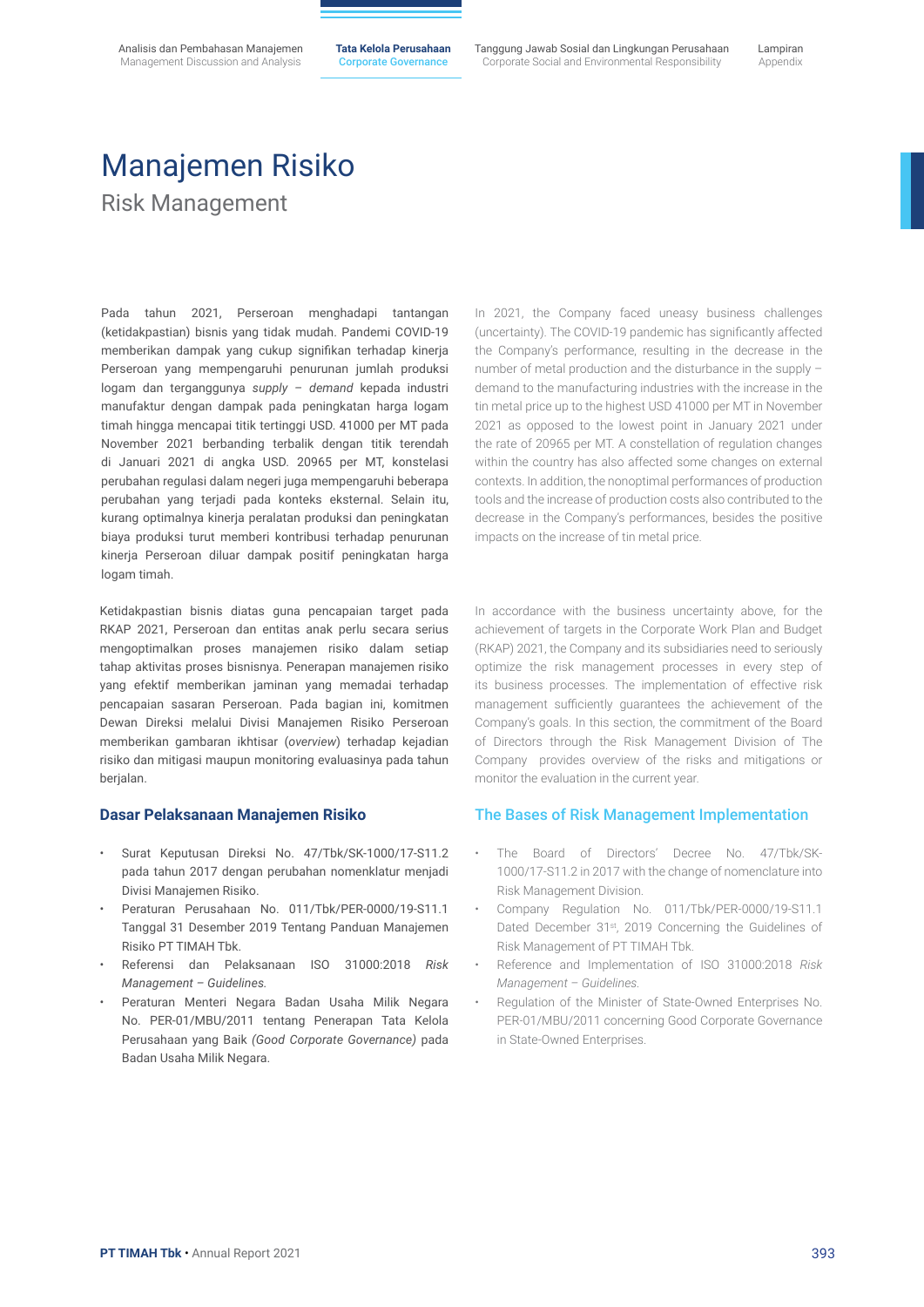### **Struktur Organisasi Divisi Manajemen Risiko** Organizational Structure of Risk Management Division



### **Tugas dan Tanggung Jawab**

Divisi Manajemen Risiko bertanggung jawab dalam merencanakan, mengkoordinasikan, dan mengevaluasi kegiatan pengelolaan risiko Perseroan, melalui kegiatan berikut:

- 1. Menetapkan rencana pengelolaan risiko Perseroan dan Anak Perusahaan serta kebijakannya.
- 2. Mengkoordinir pelaksanaan *assessment* tingkat kematangan (*maturity level*) pengelolaan risiko di Perseroan dan Anak Perusahaan.
- 3. Memberikan konsultasi terkait pengelolaan risiko di Perseroan maupun Anak Perusahaan.
- 4. Melaksanakan monitoring terhadap pelaksanaan pengelolaan risiko Perseroan dan Anak Perusahaan.

Peraturan Perusahaan No. 011/Tbk/PER-0000/19-S11.1 Tanggal 31 Desember 2019 Tentang Panduan Manajemen Risiko Perseroan menguraikan tugas dan peran Divisi Manajemen Risiko meliputi:

- 1. Mendesain dan mengusulkan tata kelola (kebijakan, panduan, proses bisnis dan prosedur) penerapan manajemen risiko, termasuk pemutakhirannya kepada Direksi;
- 2. Menjadi fasilitator dan katalisator dalam penerapan manajemen risiko di Perseroan;
- 3. Membangun kompetensi dan kapabilitas manajemen risiko di Perseroan;
- 4. Melakukan pemantauan dan kajian atas efektifitas serta kecukupan pelaksanaan manajemen risiko di Perseroan. Bilamana ditemui kekurangan, maka dilakukan langkah perbaikan;
- 5. Mengelola profil risiko di Perseroan dan melaporkannya secara berkala kepada Direksi, serta menyediakan informasi yang memadai bagi proses pengambilan keputusan;
- 6. Mengintegrasikan manajemen risiko kedalam sistem manajemen lainnya yang ada di Perseroan;

### Duty and Responsibility

Risk Management Division is responsible for planning, coordinating, and evaluating the Company's risk management activities through the following activities:

- 1. Establishing risk management plans in the Company and its Subsidiaries as well as its policy.
- 2. Coordinating the implementation of maturity level assessment of risk management in the Company and its Subsidiaries.
- 3. Providing consultation related to risk management in the Company and its Subsidiaries.
- 4. Monitoring the implementation of risk management in the Company and its Subsidiaries.

Company Regulation No. 011/Tbk/PER-0000/19-S11.1 Dated December 31, 2019 Concerning the Guidelines of Risk Management of The Company explains the duties and roles of Risk Management Division, including:

- 1. Designing and suggesting the governance (policies, guidelines, business processes, and procedures) of the risk management implementation, including its update to the Board of Directors;
- 2. Becoming a facilitator and catalyst in the implementation of risk management of the Company;
- 3. Building competence and capability of risk management of the Company;
- 4. Supervising and reviewing the effectiveness and sufficiency of the implementation of risk management of the Company. If shortage is found, correction should be done;
- 5. Managing risk profiles of the Company and reporting them timely to the Board of Directors, as well as providing adequate information regarding decision-making processes;
- 6. Integrating risk management into other management systems of the Company;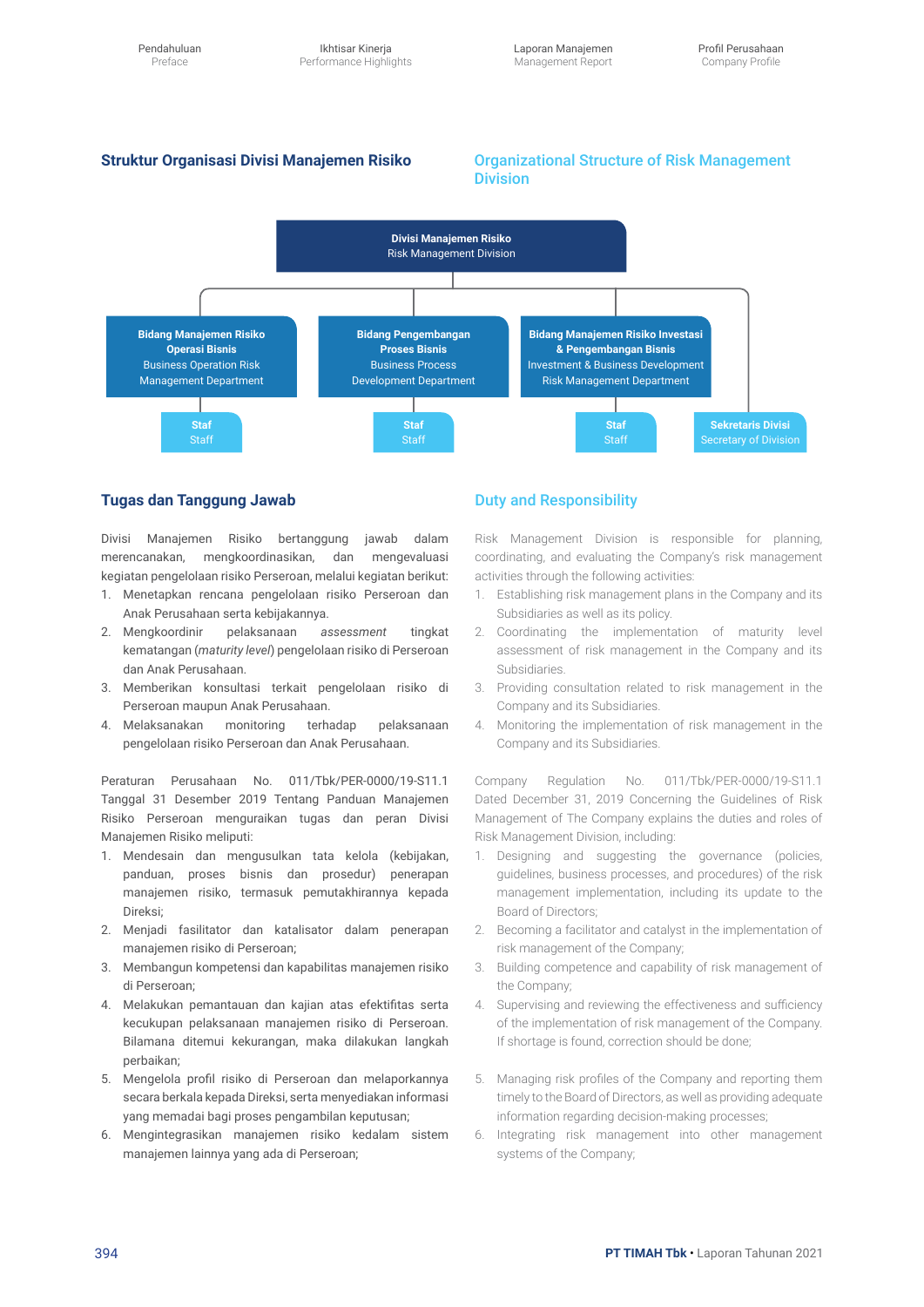- 7. Memfasilitasi penerapan *Business Continuity Management* (BCM) yang sejalan dengan penerapan manajemen risiko Perseroan;
- 8. Melaksanakan penugasan khusus dari Perseroan bilamana diperlukan.

Sedangkan di tahun 2020 dan 2021 Divisi Manajemen Risiko mendapat tambahan tugas baru sebagai pengelola Audit Internal untuk penerapan:

- ISO 9001:2015 Sistem Manajemen Mutu;
- ISO 14001:2015 Sistem Manajemen Lingkungan;
- ISO 45001-2015 Sistem Manajemen K3; dan
- ISO 37001:2016 Sistem Manajemen Anti Penyuapan, di lingkungan Perseroan.

### **Komposisi Personil Divisi Manajemen Risiko**

Di tahun buku 2021 jumlah personil Divisi Manajemen Risiko adalah sebanyak 11 (sebelas) orang sebagai berikut:

- 7. Facilitating the implementation of Business Continuity Management (BCM) in accordance with the implementation of the Company's risk management;
- 8. Carrying out special duties as requested by the Company.

Meanwhile, in 2020 and 2021, Risk Management Division received additional duties as an Internal Audit manager to implement:

- ISO 9001:2015 Quality Management System;
- ISO 14001:2015 Environmental Management System;
- ISO 45001-2015 OHS Management System; and
- ISO 37001:2016 Anti-Bribery Management System in the Company.

### Personnel Composition of Risk Management **Division**

In 2021 fiscal year, the number of Risk Management Division personnel was 11 (eleven) people as follows:

| <b>No</b>      | <b>Nama</b><br><b>Name</b> | <b>Jabatan</b><br><b>Position</b>                                                                                                                                                                                 |
|----------------|----------------------------|-------------------------------------------------------------------------------------------------------------------------------------------------------------------------------------------------------------------|
| 1              | Hadi Sundoyo               | Kepala Divisi Manajemen Risiko (VP)<br>Head of Risk Management Division (VP)                                                                                                                                      |
| 2              | Risal Barung Mangontan     | Kepala Bidang Pengembangan Proses Bisnis (AVP)<br>Head of Business Development Process Division (AVP)                                                                                                             |
| 3              | Mediawati Octarini         | Kepala Bidang MR Investasi & Pengembangan Bisnis (AVP)<br>Head of MR Business Development and Investment (AVP)                                                                                                    |
| 4a             | I Putu Asre Ardhana        | Kepala Bidang MR Operasi Bisnis (AVP), menjabat s/d April 2021<br>Head of MR Business Operations (AVP), with the term of office until April 2021                                                                  |
| 4 <sub>b</sub> | Darmadi                    | Kepala Bidang MR Operasi Bisnis (AVP), menjabat mulai 1 Oktober 2021<br>Head of MR Business Operations (AVP), with the term of office until October 1, 2021                                                       |
| 5              | Liana Juwita Sari          | Staf Bidang MR Operasi Bisnis (Manager)<br>Staff of MR Business Operations (Manager)                                                                                                                              |
| 6              | Beni Usman Suprayogi       | Staf Bidang Pengembangan Proses Bisnis (Manager)<br>Staff of Business Development Process Division (Manager)                                                                                                      |
| $\overline{7}$ | Metty Andhirini            | Staf Bidang Pengembangan Proses Bisnis (Manager), menjabat mulai 15 November<br>2021<br>Staff of Business Development Process Division (Manager), with the term of office<br>from November 15, 2021               |
| 8              | Fifin Rachmawati           | Staf Bidang Investasi & Pengembangan Bisnis (Manager), menjabat mulai 1 April<br>2021<br>Staff of Business Development & Investment Division (Manager), with the term of<br>office from April 1, 2021             |
| $\overline{9}$ | Mohammad Arif Hidayatullah | Staf Bidang Investasi & Pengembangan Bisnis (Asst. Manager)<br>Staff of Business Development & Investment Division (Asst. Manager)                                                                                |
| 10             | Ary Rachmadi               | Staf Bidang Investasi & Pengembangan Bisnis (Asst. Manager), menjabat mulai 1<br>April 2021<br>Staff of Business Development & Investment Division (Asst. Manager), with the term<br>of office from April 1, 2021 |
| 11             | Nelly Kurniasari           | Sekretaris Divisi (Asst. Manager)<br>Division Secretary (Asst. Manager)                                                                                                                                           |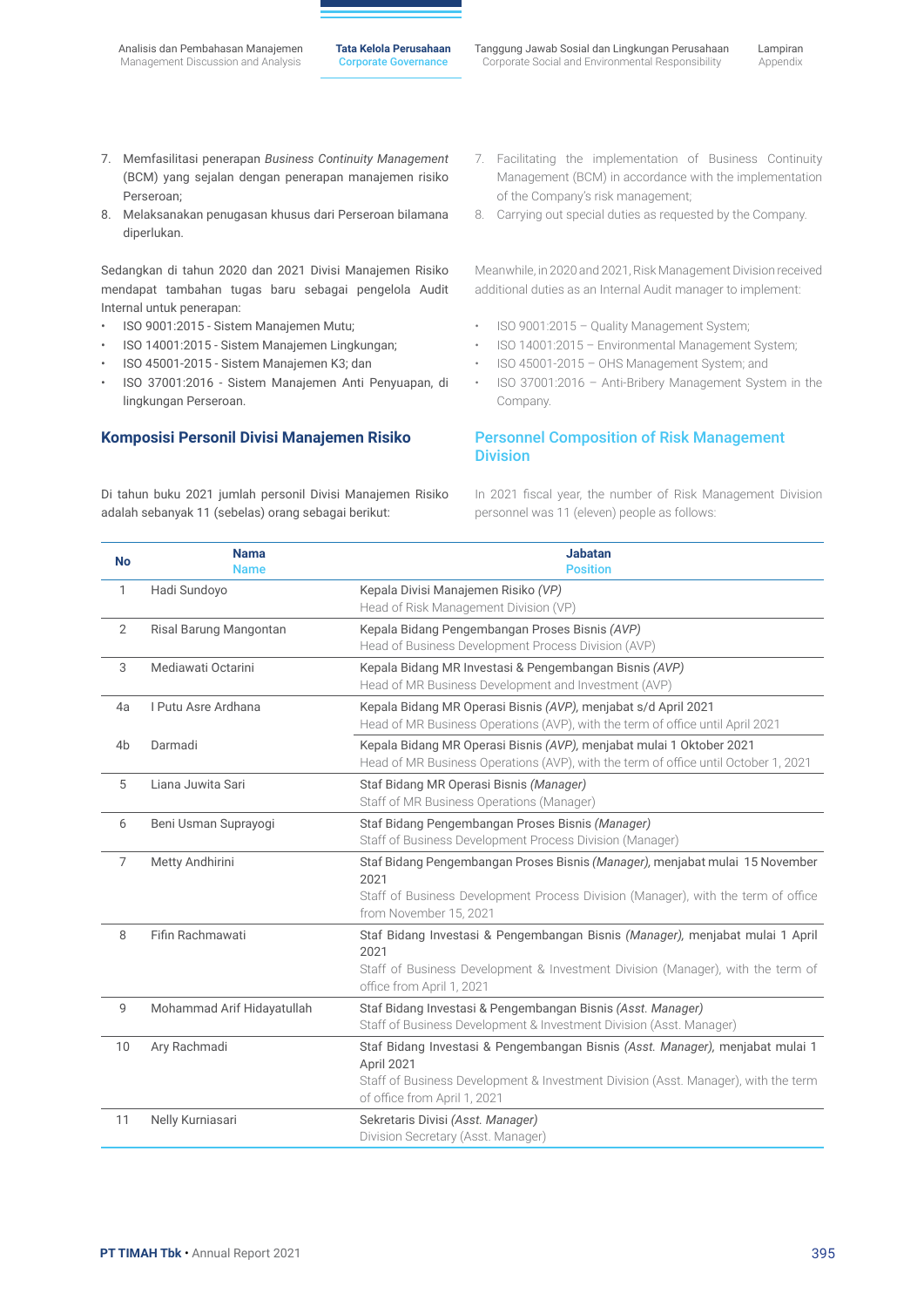Ikhtisar Kinerja Performance Highlights Laporan Manajemen Management Report

## **Profil Kepala Divisi Manajemen Risiko**

### Profile of Head of Risk Management Division

|                                                                                   |                                                                                                                                                                                                                                                                                                                                                                                                                                                                                                                                                                                                                                                                     | <b>Hadi Sundoyo</b><br>Kepala Divisi Manajemen Risiko<br>Head of Risk Management Division                                                                                                                                                                                                                                                                                                                                                                                                                                                                                                                                                                                       |
|-----------------------------------------------------------------------------------|---------------------------------------------------------------------------------------------------------------------------------------------------------------------------------------------------------------------------------------------------------------------------------------------------------------------------------------------------------------------------------------------------------------------------------------------------------------------------------------------------------------------------------------------------------------------------------------------------------------------------------------------------------------------|---------------------------------------------------------------------------------------------------------------------------------------------------------------------------------------------------------------------------------------------------------------------------------------------------------------------------------------------------------------------------------------------------------------------------------------------------------------------------------------------------------------------------------------------------------------------------------------------------------------------------------------------------------------------------------|
| <b>Usia</b><br>Age                                                                | 42 Tahun                                                                                                                                                                                                                                                                                                                                                                                                                                                                                                                                                                                                                                                            | 42 years old                                                                                                                                                                                                                                                                                                                                                                                                                                                                                                                                                                                                                                                                    |
| Kewarganegaraan<br><b>Citizenship</b>                                             | Indonesia                                                                                                                                                                                                                                                                                                                                                                                                                                                                                                                                                                                                                                                           | Indonesia                                                                                                                                                                                                                                                                                                                                                                                                                                                                                                                                                                                                                                                                       |
| <b>Dasar Hukum</b><br>Pengangkatan<br><b>Legal Basis of</b><br><b>Appointment</b> | Surat Keputusan No. 1414/Tbk/SK-0000/20-S11.2 Decree<br>Tentang Pengangkatan Pada Jabatan Baru di Concerning the Appointment of a New Officer in PT<br>Lingkungan PT TIMAH Tbk, Tanggal 30 November 2020 TIMAH Tbk, Dated November 30, 2020                                                                                                                                                                                                                                                                                                                                                                                                                         | No.<br>1414/Tbk/SK-0000/20-S11.2                                                                                                                                                                                                                                                                                                                                                                                                                                                                                                                                                                                                                                                |
| <b>Riwayat Pendidikan</b><br><b>Educational Background</b>                        | Sarjana Teknik Metalurgi, Universitas Indonesia<br>٠<br>Magister Sekolah Bisnis dan Manajemen, Institut ·<br>$\bullet$<br>Teknologi Bandung                                                                                                                                                                                                                                                                                                                                                                                                                                                                                                                         | Bachelor of Metallurgy Engineering, Indonesia<br>University<br>Master of Business Management, Institute of<br><b>Technology Bandung</b>                                                                                                                                                                                                                                                                                                                                                                                                                                                                                                                                         |
| <b>Riwayat Pekerjaan</b><br><b>Employment History</b>                             | Ka. Pabrik Pengecoran Logam (Manager)<br>Ka. Logistik PT Timah Industri (AVP)<br>Asisten Bidang Teknik Pengolahan & Pemurnian<br>Senior (AVP)<br>Analis Usaha Senior pada Pengembangan Usaha<br>(AVP)<br>Assistant<br>Vice<br>President<br>Pengkajian<br>&<br>Pengembangan (AVP)<br>Ka. Proyek Proyek Industrialisasi Logam Tanah .<br>Jarang/REE (VP)<br>Ka. Manajemen Risiko (VP)                                                                                                                                                                                                                                                                                 | Head of Metal Casting Factory (Manager)<br>Head of Logistics in PT Timah Industri (AVP)<br>Senior Assistant in Processing and Purification<br>Engineering (AVP)<br>Senior Business<br><b>Business</b><br>Analyst<br>on<br>Development (AVP)<br>Assistant Vice President of Research &<br>Development (VP)<br>Head<br>of<br>Rare<br>Element/REE<br>Earth<br>Industrialization Project (VP)<br>Head of Risk Management (VP)                                                                                                                                                                                                                                                       |
| Rangkap Jabatan<br><b>Concurrent Position</b>                                     | Tidak ada                                                                                                                                                                                                                                                                                                                                                                                                                                                                                                                                                                                                                                                           | None                                                                                                                                                                                                                                                                                                                                                                                                                                                                                                                                                                                                                                                                            |
| <b>Pelatihan &amp;</b><br>Pengembangan<br><b>Training &amp; Development</b>       | Senior Leaders Development Program oleh MIH,<br>Korn Ferry Organizational Consulting dan DDI.<br>Leading Strategy & Innovation; Business & Society,<br>and Financial Acumen oleh MIT Sloan School of<br>Management/Massachusetts USA dan The Wharton<br>School - University of Pennsylvania/Philadelphia<br>USA.<br>Immersion Program di Finning Digital, ICD, KF,<br>Woodfibre, & LNG Canada oleh MIH dan Korn Ferry<br>Organizational Consulting/Canada.<br>Certified Advanced Senior Project Management<br>(ASPM) oleh International Institute for Executive<br>Training (iIET)/Singapore.<br>Enterprise Risk Management Associate Professional<br>٠<br>(ERMAP). | Senior Leaders Development Program by MIH,<br>Korn Ferry Organizational Consulting and DDI.<br>Leading Strategy & Innovation; Business &<br>Society, and Financial Acumen by MIT Sloan<br>School<br>Management/Massachusetts<br>of<br>USA and The Wharton School - University of<br>Pennsylvania/Philadelphia USA.<br>Immersion Program in Finning Digital, ICD, KF,<br>Woodfibre, & LNG Canada by MIH and Korn<br>Ferry Organizational Consulting/Canada.<br>Certified Advanced Senior Project Management<br>(ASPM) by International Institute for Executive<br>Training (iIET)/Singapore.<br>Enterprise<br>$\bullet$<br>Risk Management<br>Associate<br>Professional (ERMAP). |
| <b>Hubungan Afiliasi</b><br><b>Affiliation Relationship</b>                       | Tidak memiliki hubungan afiliasi dengan anggota<br>Dewan Komisaris, Direksi dan/atau Pemegang Saham                                                                                                                                                                                                                                                                                                                                                                                                                                                                                                                                                                 | Has no affiliation relationship with the Board<br>of Commissioners, Board of Directors, and/or<br>Shareholders                                                                                                                                                                                                                                                                                                                                                                                                                                                                                                                                                                  |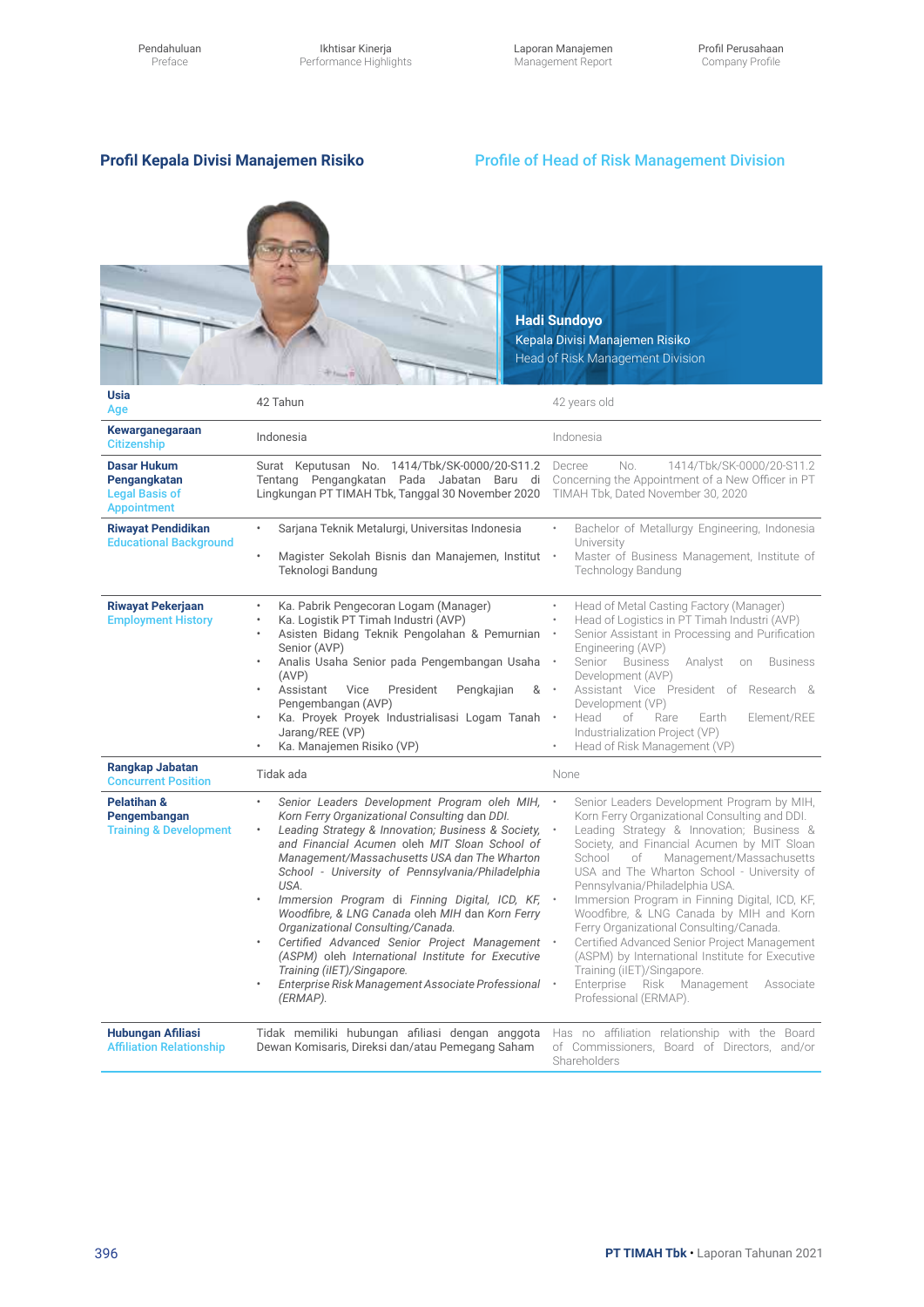Tanggung Jawab Sosial dan Lingkungan Perusahaan Corporate Social and Environmental Responsibility

Lampiran Appendix

### **Sertifikasi Kompetensi Manajemen Risiko**

### Certification of Risk Management Competency\

Perseroan memastikan kecukupan kompetensi personil Divisi Manajemen Risiko melalui program sertifikasi yang menunjang pelaksanaan tugas Divisi.

The Company ensures the competency of Risk Management Division personnel through certification programs that support the implementation of its duties.

| <b>No</b> | <b>Sertifikasi</b><br><b>Certification</b>                           | <b>Jumlah Orang</b><br><b>Number of People</b> |
|-----------|----------------------------------------------------------------------|------------------------------------------------|
| 1.        | <b>BCMCP (Business Continuity Management Certified Professional)</b> | 2 orang<br>2 persons                           |
| 2.        | QMS ISO 9001:2015, Document Information & Internal Audit             | 2 orang<br>2 persons                           |
| 3.        | ERMCP (Enterprise Risk Management Certified Professional)            | 1 orang<br>1 person                            |
| 4.        | ERMAP (Enterprise Risk Management Associate Professional)            | 2 orang<br>2 persons                           |
| 5.        | ISO 140001: 2015 (Lead Auditor)                                      | 2 orang<br>2 persons                           |
| 6.        | ISO 45001-2018 OHS LAC                                               | 1 orang<br>1 person                            |

### **Pengembangan Kompetensi Staf Divisi Manajemen Risiko**

### Competency Development for the Staff of Risk Management Division

Selain sertifikasi, Perseroan juga memfasilitasi pengembangan kompetensi melalui pelatihan dan pendidikan yang dapat mendukung personil Divisi Manajemen Risiko melaksanakan tugasnya dengan hasil lebih optimal. Program pengembangan kompetensi untuk Divisi Manajemen Risiko di Tahun 2021, meliputi:

In addition to the certification, the Company also facilitates competency development through training and education that can support Risk Management Division personnel in carrying out its duties more optimally. The competency development programs for the Risk Management Division in 2021 covered:

| <b>No</b> | <b>Nama</b><br><b>Name</b>                                                               | <b>Jabatan</b><br><b>Position</b>                                                                                                                                                                                                                                                                                                                 | <b>Materi Pelatihan</b><br><b>Training</b>                                             | Waktu<br>Pelaksanaan<br><b>Time</b>   | Penyelenggara<br><b>Institution</b> |
|-----------|------------------------------------------------------------------------------------------|---------------------------------------------------------------------------------------------------------------------------------------------------------------------------------------------------------------------------------------------------------------------------------------------------------------------------------------------------|----------------------------------------------------------------------------------------|---------------------------------------|-------------------------------------|
|           | Hadi Sundoyo<br>Kepala Divisi Manajemen<br>Risiko<br>Head of Risk Management<br>Division | The 13th MIND ID Executive Leadership Series: Green<br>Finance for Fostering Sustainable Growth                                                                                                                                                                                                                                                   | 19 Januari<br>January 19                                                               | <b>MIND ID</b>                        |                                     |
|           |                                                                                          | Implementasi Akuntansi Lindung Nilai<br>Implementation of Hedge Accounting                                                                                                                                                                                                                                                                        | Maret<br>March                                                                         | PT Deloitte<br>Konsultan<br>Indonesia |                                     |
|           |                                                                                          | Timah Global Senior Executive Education Programme<br>dengan tema: Digital Transformation Strategies: How<br><b>Traditional Corporations are Navigating New Frontiers</b><br>Timah Global Senior Executive Education Programme<br>Digital Transformation Strategies: How<br>themed<br><b>Traditional Corporations are Navigating New Frontiers</b> | 4 Maret<br>March 4                                                                     | <b>MIND ID</b>                        |                                     |
|           |                                                                                          |                                                                                                                                                                                                                                                                                                                                                   | <b>Fraud Awareness</b>                                                                 | 16 Juli<br>July 16                    | <b>MIND ID</b>                      |
|           |                                                                                          |                                                                                                                                                                                                                                                                                                                                                   | <b>Information Security</b>                                                            | 23 Juli<br>July 23                    | <b>MIND ID</b>                      |
|           |                                                                                          |                                                                                                                                                                                                                                                                                                                                                   | Pengantar Anti-Suap & Anti-Korupsi<br>Introduction to Anti-Bribery & Anti-Corruption   | 23 Juli<br>July 23                    | <b>MIND ID</b>                      |
|           |                                                                                          |                                                                                                                                                                                                                                                                                                                                                   | Bimbingan Teknis Program Anti Korupsi<br>Technical Guidance on Anti-Corruption Program | 29 Juli<br>July 29                    | <b>KPK</b>                          |
|           |                                                                                          |                                                                                                                                                                                                                                                                                                                                                   | Synergy Forum 2021                                                                     | 30 Agustus<br>August 30               | <b>MIND ID</b>                      |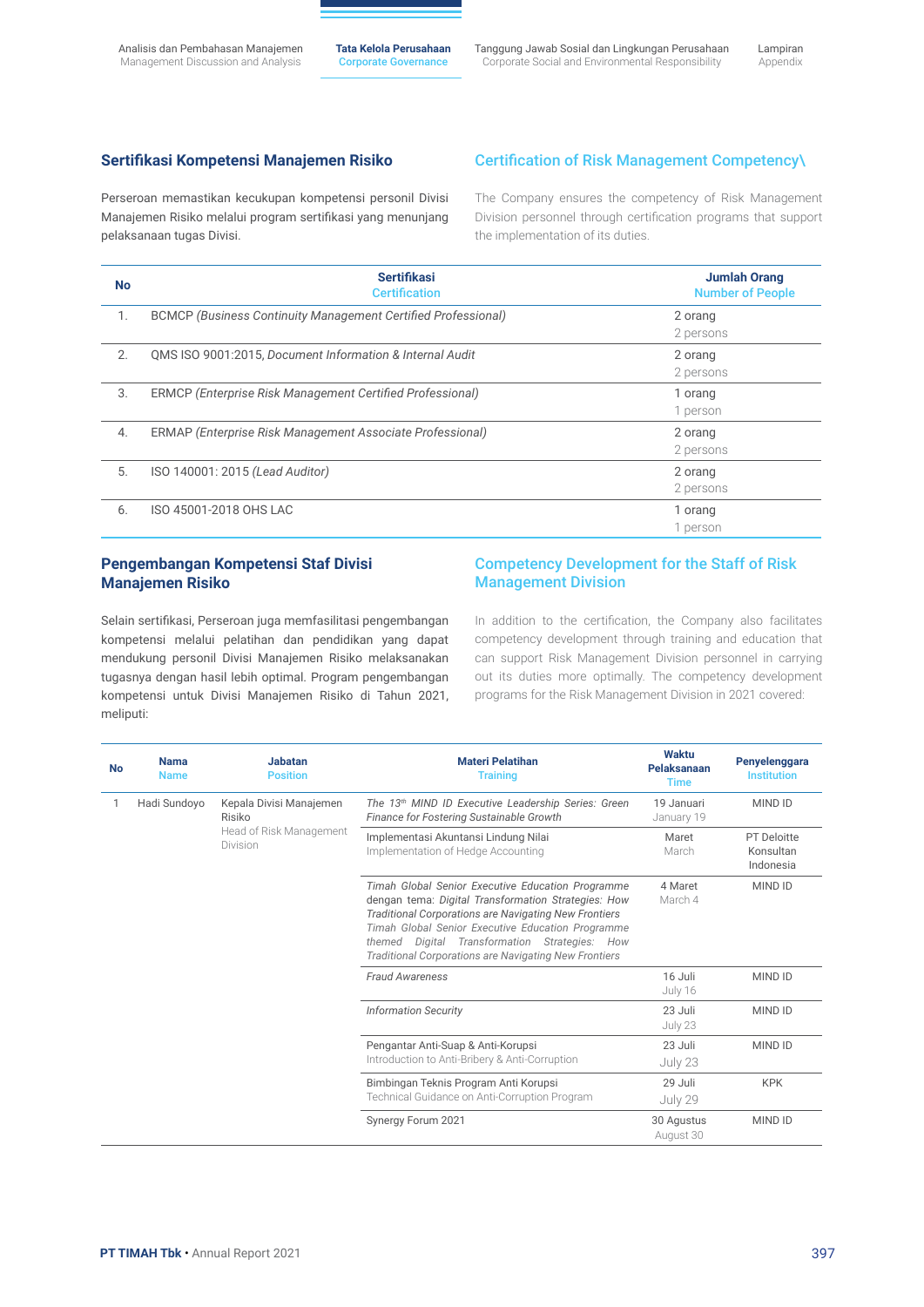Pendahuluan Preface

Ikhtisar Kinerja Performance Highlights Laporan Manajemen Management Report

| No | <b>Nama</b><br><b>Name</b>                                                                                                                          | <b>Jabatan</b><br><b>Position</b>                                                                                            | <b>Materi Pelatihan</b><br><b>Training</b>                                                                                                         | <b>Waktu</b><br><b>Pelaksanaan</b><br><b>Time</b> | Penyelenggara<br><b>Institution</b>          |
|----|-----------------------------------------------------------------------------------------------------------------------------------------------------|------------------------------------------------------------------------------------------------------------------------------|----------------------------------------------------------------------------------------------------------------------------------------------------|---------------------------------------------------|----------------------------------------------|
| 2  | Kepala Bidang<br><b>Risal Barung</b><br>Pengembangan Proses<br>Mangontan<br><b>Bisinis</b><br><b>Head of Business</b><br><b>Development Process</b> | Pengantar Anti-Suap & Anti-Korupsi<br>Introduction to Anti-Bribery & Anti-Corruption                                         | 1 Januari<br>January 1                                                                                                                             | <b>MIND ID</b>                                    |                                              |
|    |                                                                                                                                                     |                                                                                                                              | Sertifikasi ISO 14001: 2015 (Lead Auditor)<br>Certification of ISO 14001:2015 (Lead Auditor)                                                       | 18 Januari<br>January 18                          | SGS Indonesia                                |
|    |                                                                                                                                                     | Division                                                                                                                     | <b>Fraud Awareness</b>                                                                                                                             | 30 Juni<br>June 30                                | <b>MIND ID</b>                               |
|    |                                                                                                                                                     |                                                                                                                              | <b>Information Security</b>                                                                                                                        | 30 Juni<br>June 30                                | <b>MIND ID</b>                               |
|    |                                                                                                                                                     |                                                                                                                              | Bimbingan Teknis Program Anti Korupsi<br>Technical Guidance on Anti-Corruption Program                                                             | 29 Juli<br>July 29                                | <b>KPK</b>                                   |
|    |                                                                                                                                                     |                                                                                                                              | Transformasi Budaya K3, Bahaya Risiko dan Kategori<br>Kecelakaan<br>Transformation of OHS Culture, Risk Danger, and<br>Categorization of Accidents | 19 November<br>November 19                        | PT TIMAH Tbk                                 |
| 3  | Mediawati<br>Oktarini                                                                                                                               | Kepala Bidang MR<br>Investasi & Pengembangan<br><b>Bisnis</b><br>Head of MR Business<br>Development & Investment<br>Division | <b>IMD-FEB Digital Transformation Program</b>                                                                                                      | 1 Januari<br>January 1                            | Forum Ekselen<br><b>BUMN</b>                 |
|    |                                                                                                                                                     |                                                                                                                              | Implementasi Akuntansi Lindung Nilai<br>Implementation of Hedge Accounting                                                                         | 3-9 Maret<br>March 3-9                            | <b>PT</b> Deloitte<br>Konsultan<br>Indonesia |
|    |                                                                                                                                                     |                                                                                                                              | <b>Fraud Awareness</b>                                                                                                                             | 22 Maret<br>March 22                              | <b>PT</b> Deloitte<br>Konsultan<br>Indonesia |
|    |                                                                                                                                                     |                                                                                                                              | <b>Information Security</b>                                                                                                                        | 30 Juni<br>June 30                                | <b>MIND ID</b>                               |
|    |                                                                                                                                                     |                                                                                                                              | Bimbingan Teknis Program Anti Korupsi<br>Technical Guidance on Anti-Corruption Program                                                             | 30 Juni<br>June 30                                | <b>MIND ID</b>                               |
|    |                                                                                                                                                     |                                                                                                                              | <b>Managing Diversit</b>                                                                                                                           | 26 Agustus<br>August 26                           | <b>KPK Giulia</b>                            |
| 4  | Darmadi                                                                                                                                             | Kepala Bidang MR Operasi<br><b>Bisinis</b><br><b>Head of MR Business</b><br><b>Operations Division</b>                       | Finance For Non Finance (FINON)                                                                                                                    | 19 November<br>November 19                        | PT TIMAH Tbk                                 |
| 5  | Liana Juwita<br>Sari<br><b>Bisnis</b><br>Staff of MR Business<br><b>Operations Division</b>                                                         | Staf Bidang MR Operasi                                                                                                       | Pengantar Anti-Suap & Anti-Korupsi<br>Introduction to Anti-Bribery & Anti-Corruption                                                               | 1 Januari<br>January 1                            | <b>MIND ID</b>                               |
|    |                                                                                                                                                     |                                                                                                                              | Implementasi Akuntansi Lindung Nilai<br>Implementation of Hedge Accounting                                                                         | 3-9 Maret<br>March 3-9                            | <b>PT Deloitte</b><br>Konsultan<br>Indonesia |
|    |                                                                                                                                                     |                                                                                                                              | <b>Fraud Awareness</b>                                                                                                                             | 3 Juni<br>June 3                                  | MIND ID                                      |
|    |                                                                                                                                                     |                                                                                                                              | <b>Information Security</b>                                                                                                                        | 30 Juni<br>June 30                                | MIND ID                                      |
|    |                                                                                                                                                     |                                                                                                                              | Bimbingan Teknis Program Anti Korupsi<br>Technical Guidance on Anti-Corruption Program                                                             | 29 Juli<br>July 29                                | <b>KPK</b>                                   |
|    |                                                                                                                                                     |                                                                                                                              | Sosialisasi Undang-Undang Harmonisasi Peraturan<br>Perpajakan<br>Socialization on Harmonization of Tax Regulations Law                             | 16 Desember<br>December 16                        | TAXAM.Co                                     |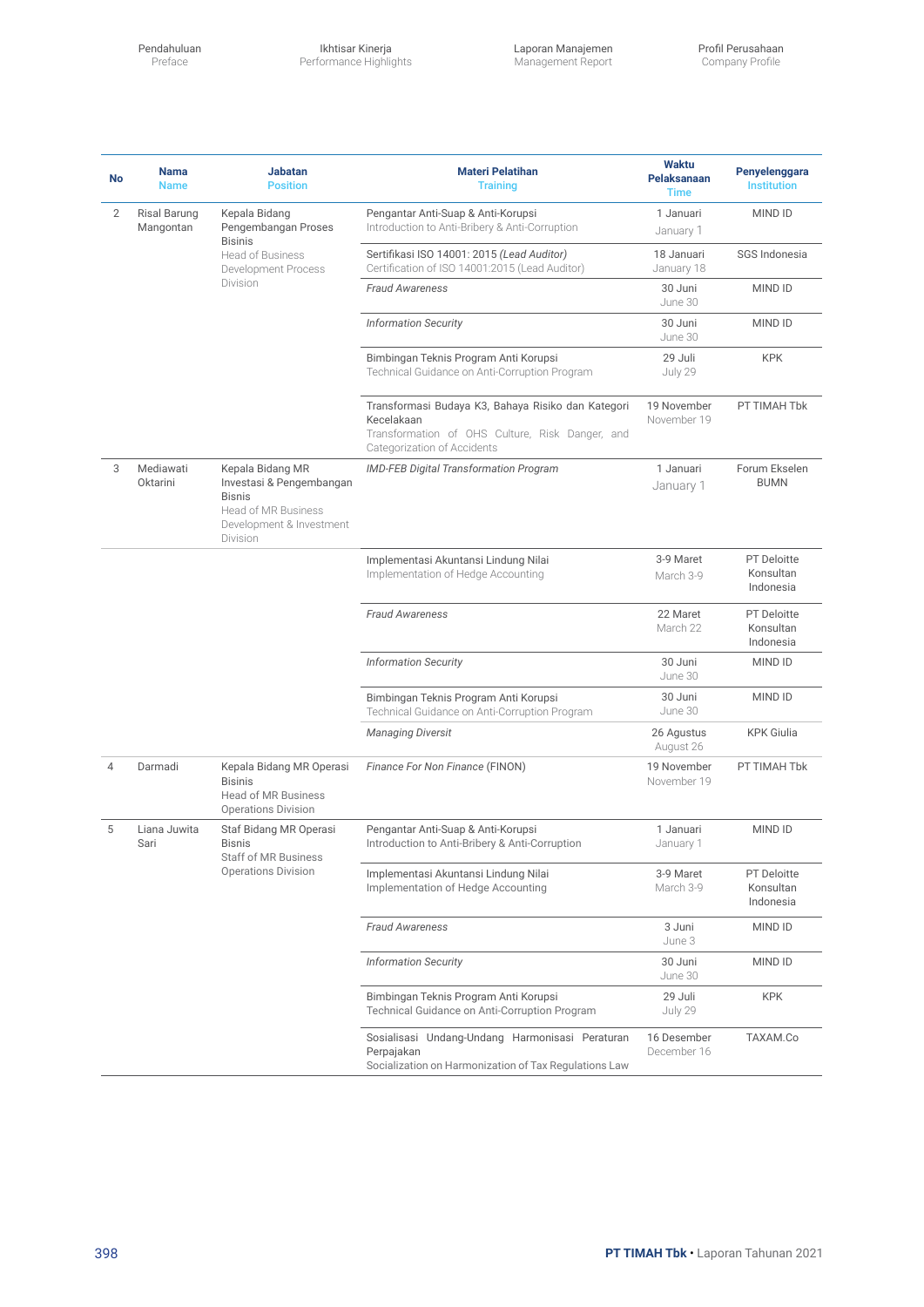**Tata Kelola Perusahaan** Corporate Governance

Lampiran Appendix Tanggung Jawab Sosial dan Lingkungan Perusahaan Corporate Social and Environmental Responsibility

**No Nama** Name **Jabatan** Position **Materi Pelatihan Training Waktu Pelaksanaan Time Penyelenggara** Institution 6 Beni Usman Suprayogi Staf Bidang Pengembangan Proses Bisnis Staff of Business Development Process Division *Fraud Awareness* 30 Juni June 30 MIND ID *Information Security* 30 Juni June 30 MIND ID Bimbingan Teknis Program Anti Korupsi Technical Guidance on Anti-Corruption Program 29 Juli July 29 KPK ISO 45001-2018 OHS LAC 1 November November 1 SGS ISO 14001:2015 *Environmental Management Systems Auditor/Lead Auditor Training Course* 18-22 Januari January 18-22 SGS Awareness *Anti-Bribery Management System* ISO 37001:2016 30 Maret March 30 IPQ Institute Sertifikasi *Business Continuity Management Specialist* Certification of Business Continuity Management Specialist 7 Januari January 7 LSPMR Manajemen Proses Bisnis Dalam Organisasi Business Process Management in Organization 7 Februari February 7 Udemy 7 Metty Adhirini Staf Bidang Pengembangan Proses Bisnis Staff of Business Development Process Division Transformasi Budaya K3, Bahaya Risiko dan Kategori Kecelakaan Transformation of OHS Culture, Risk Danger, and Categorization of Accidents 19 November November 19 PT TIMAH Tbk 8 Fifin Rachmawati Staf Bidang MR Investasi & Pengembangan Bisnis Staff of MR Business Development & Investment Division *Fraud Awareness* 1 Mei May 1 MIND ID Bimbingan Teknis Program Anti Korupsi Technical Guidance on Anti-Corruption Program 29 Juli July 29 KPK Sertifikasi Qualified Internal Audit (QIA) Tingkat Dasar Certification of Qualified Internal Audit (QIA) Basic Level 6 September September 6 YPIA Teknik Penyusunan SOP Organization Techniques for SOP 27 September September 27 PT TIMAH Tbk 9 Mohammad Arif Hidayatullah Staf Bidang Investasi & Pengembangan Bisnis Staff of Business Development & Investment Division Pengantar Anti-Suap & Anti-Korupsi Introduction to Anti-Bribery & Anti-Corruption 1 Januari January 1 MIND ID Implementasi Akuntansi Lindung Nilai Implementation of Hedge Accounting 3-9 Maret March 3-9 PT Deloitte Konsultan Indonesia *Fraud Awareness* 3 Juni June 3 MIND ID *Information Security* 30 Juni June 30 MIND ID 10 Ary Rachmadi Staf Bidang Investasi & Pengembangan Bisnis Staff of Business Development & Investment Division *Information Security* 30 Juni June 30 MIND ID Teknik Penyusunan SOP rganization Techniques for SOP 27 September September 27 PT TIMAH Tbk 11 Nelly Kurniasari Sekretaris Divisi Division Secretary Pengantar Anti-Suap & Anti-Korupsi Introduction to Anti-Bribery & Anti-Corruption 1 Januari January 1 MIND ID **Fraud Awareness** 1 April April 1 MIND ID *Information Security* 30 Juni June 30 MIND ID Sertifikasi Brevet AB Certification of Brevet AB 31 Mei May 31 PT Solusi Allindo Mandiri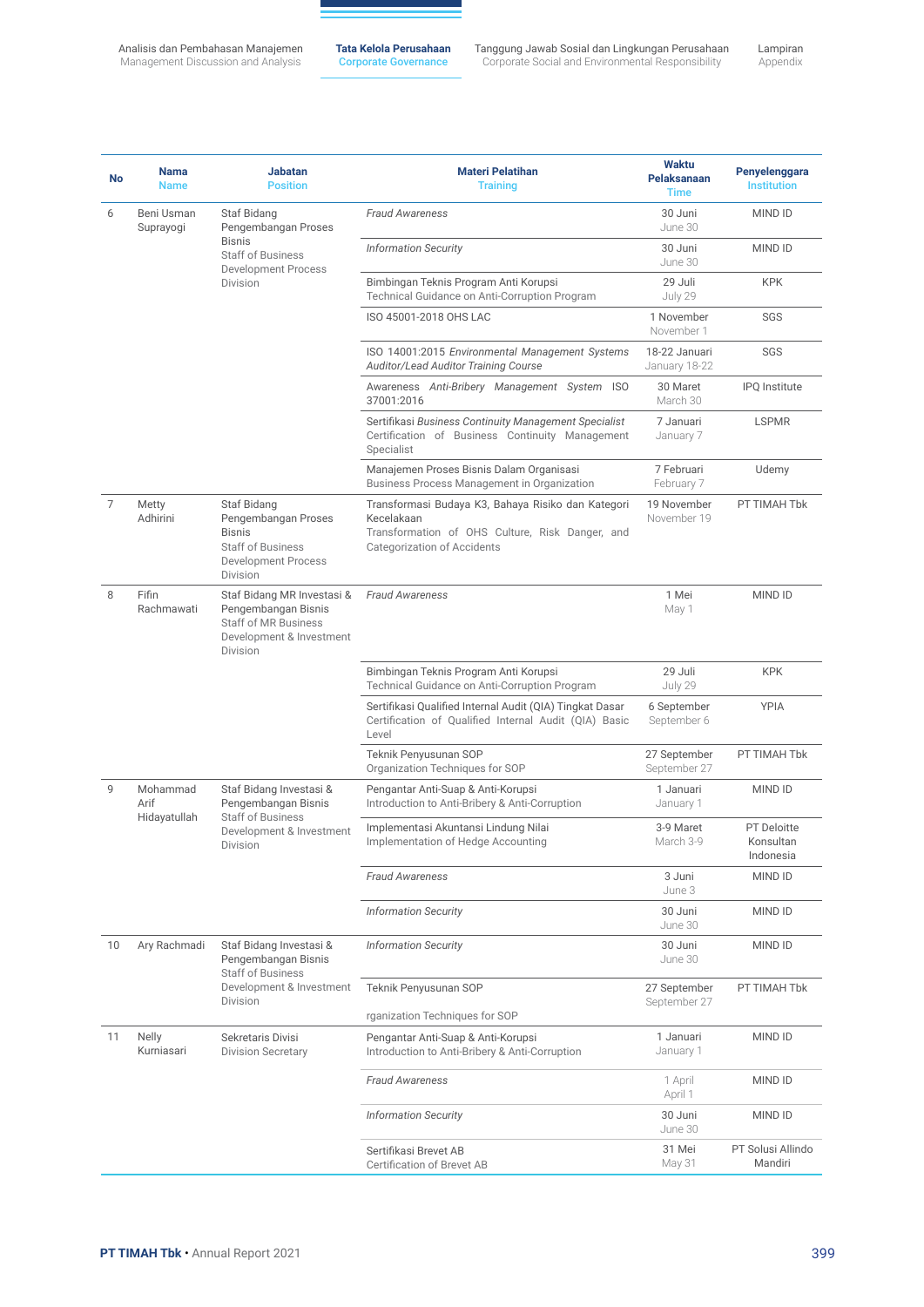Ikhtisar Kinerja Performance Highlights Laporan Manajemen Management Report



### **Sistem Manajemen Risiko yang Diterapkan**

Pengelolaan risiko adalah bagian dari penerapan *Governance, Risk and Compliance* (GRC) untuk memenuhi praktik tata kelola perusahaan yang baik, sesuai Peraturan Menteri Negara Badan Usaha Milik Negara No. PER-01/MBU/2011 yang telah diubah dengan Peraturan Menteri Negara Badan Usaha Milik Negara No. PER-09/MBU/2012 tentang Perubahan Atas Peraturan Menteri Negara Badan Usaha Milik Negara No. PER-01/MBU/2011 tentang Penerapan Tata Kelola Perusahaan yang Baik (*Good Corporate Governance*) pada Badan Usaha Milik Negara.

Penerapan sistem manajemen risiko di Perseroan mengacu kepada Sistem Manajemen Risiko ISO 31000:2009 *Risk Management - Principles and Guidelines* yang sudah diperbarui menjadi ISO 31000:2018 *Risk Management-Guidelines.* Kerangka penerapan manajemen risiko menurut ISO 31000:2018 digambarkan melalui bagan berikut:

### Implemented Risk Management System

Risk management is part of Governance, Risk, and Compliance (GRC) to fulfil the principles of good corporate governance, in accordance with the Regulation of Minister of State-Owned Enterprises No. PER-01/MBU/2011 amended with the Regulation of Minister of State-Owned Enterprises No. PER-09/MBU/2012 concerning Amendment on the Regulation of Minister of State-Owned Enterprises No. PER-01/MBU/2011 concerning Good Corporate Governance for State-Owned Enterprises.

The implementation of risk management system in the Company refers the Risk Management System of ISO 31000:2009 Risk Management – Principles and Guidelines that has been updated into ISO 31000:2018 Risk Management-Guidelines. The implementation framework of risk management, according to ISO 31000:2018, is illustrated in the following chart: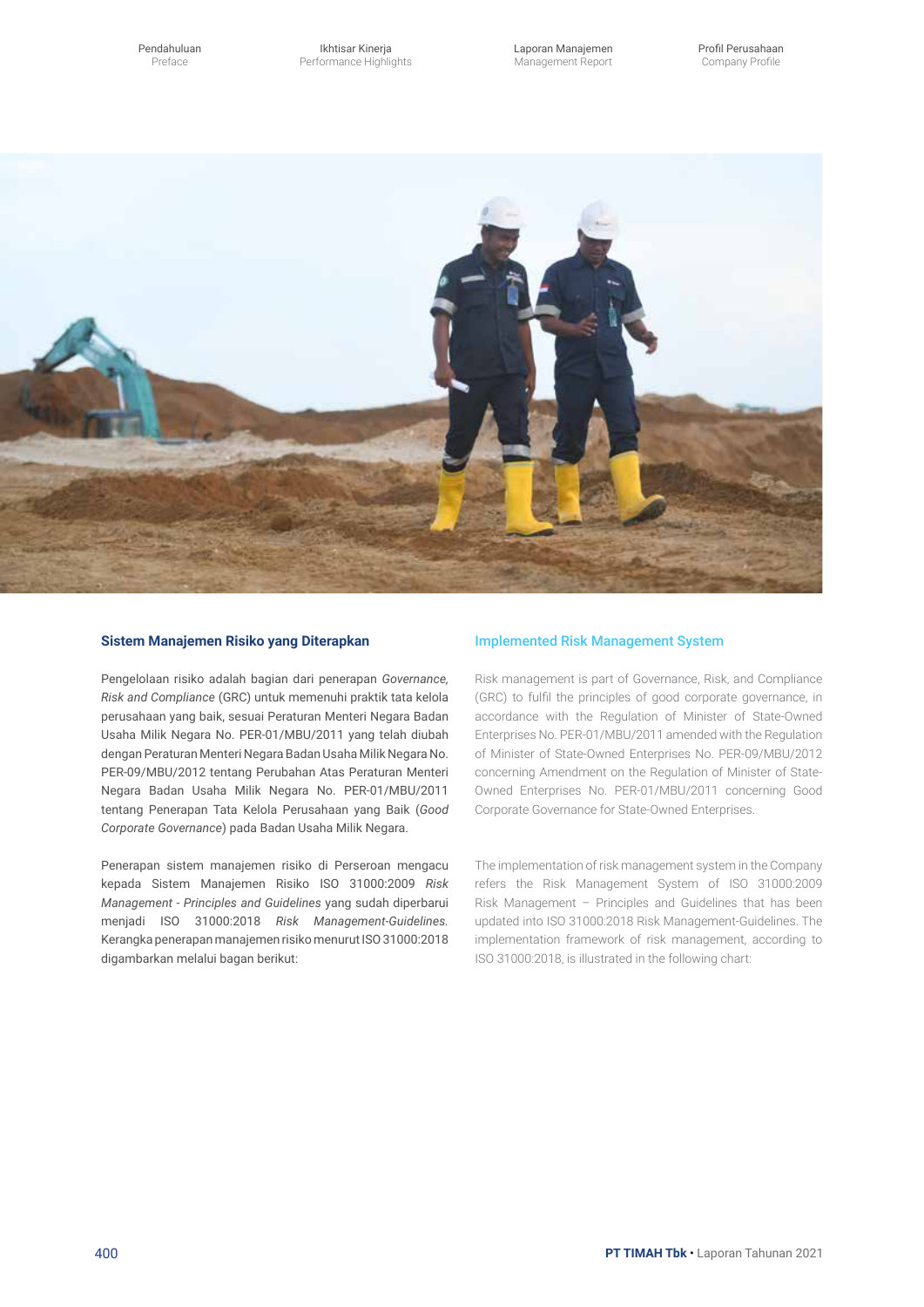Analisis dan Pembahasan Manajemen Management Discussion and Analysis

**Tata Kelola Perusahaan** Corporate Governance

Tanggung Jawab Sosial dan Lingkungan Perusahaan Corporate Social and Environmental Responsibility

Lampiran Appendix



risk) and three umbrella stages (communication and consultation; monitoring and review; as well as recording and reporting)

Dalam menerapkan proses manajemen risiko, Perseroan menyesuaikan skema yang melibatkan penerapan kebijakan, prosedur, dan praktik yang sistematis dan sesuai kebutuhan perusahaan untuk kegiatan berkomunikasi dan konsultasi, menetapkan konteks dan menilai, memperlakukan, memantau, meninjau, merekam, dan melaporkan risiko.

In the implementation of risk management process, The Company adjusted its scheme by involving the iimplementation of policies, procedures, and systematic practices in accordance with the needs of the Company for communication and consultation, determining contexts, and assessing, treating, monitoring, reviewing, recording, and reporting risks.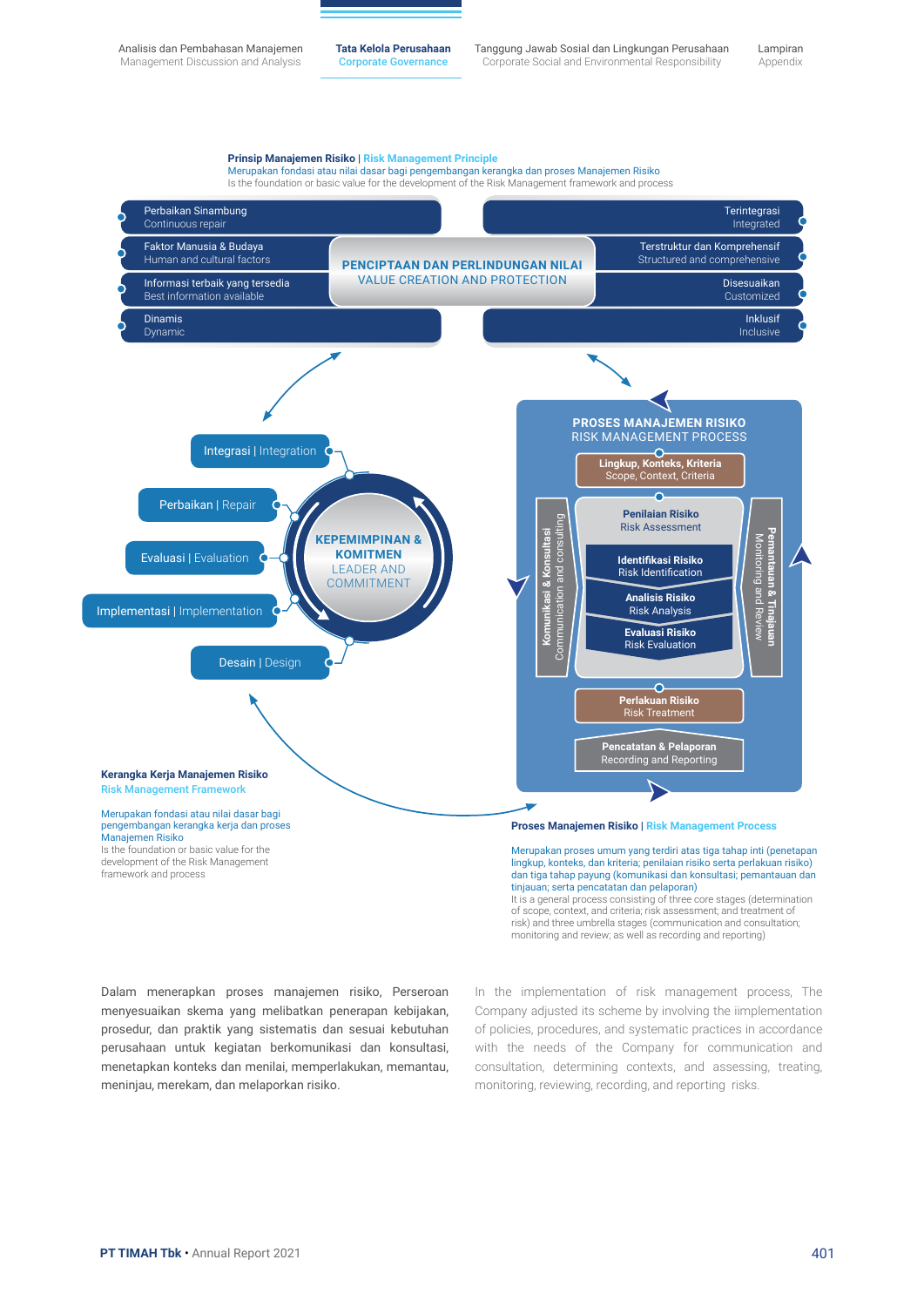Pendahuluan Preface

Ikhtisar Kinerja Performance Highlights Laporan Manajemen Management Report

### **Konsep** *Three Lines of Model*

Perseroan menggunakan konsep Pertahanan Tiga Model (*Three Lines of Model*) sebagai kebijakan pengendalian dan penerapan manajemen risiko, yang melibatkan seluruh elemen pelaksana manajemen risiko di seluruh tingkatan, dengan penjabaran sebagai berikut:

#### Concept of Three Lines of Model

The Company applies the concept of Three Lines of Model as a policy for risk management implementation and control, involving all implementing elements of risk management om all levels, as follows:



I. Model Lini Pertama

Lini pertama dilakukan oleh Divisi/Unit satuan kerja operasional yang berperan selaku pemilik, penanggung jawab, penilai, pengontrol, dan pihak yang melakukan mitigasi risiko atas kegiatan operasional yang dilakukan.

II. Model Lini Kedua

Lini kedua dilakukan oleh Divisi Manajemen Risiko & Fungsi Kepatuhan. Divisi Manajemen Risiko berperan memfasilitasi, memantau, dan mendampingi Divisi/Unit satuan kerja dalam pengimplementasian pengendalian internal dan penilaian terhadap sebuah risiko. Sedangkan fungsi kepatuhan berperan untuk melakukan pemantauan pada risiko atas ketidaksesuaian yang berimplikasi pada pelanggaran terhadap hukum seperti *fraud*/kecurangan.

III. Model Lini Ketiga

Lini ketiga dilakukan oleh fungsi audit internal (Satuan Pengawasan Internal) yang berperan memberikan pengawasan dengan menggunakan metodologi audit berbasis risiko, dan harus mampu memberikan jaminan kepada *top* manajamen terkait bagaimana keefektifan lini pertama dan lini kedua dalam menilai dan mengelola risikonya. Penjaminan yang dilakukan melingkupi pengidentifikasian risiko, penilaian risiko, dan pengelolaan terhadap risiko.

#### I. The First Line of Model

The first line is carried out by operational work Division/ Unit having roles as an owner, person in charge, assessor, controller, and party who conducts risk mitigation for operational activities.

#### II. The Second Line of Model

The second line is carried out by Risk Management & Compliance System Division. Risk Management Division has roles in facilitating, supervising, and accompanying work Division/Unit in the implementation of internal control and evaluation on a risk. Meanwhile, compliance system has roles in supervising the risks of incompliance resulting in violation of law such as fraud.

#### III. The Third Line of Model

The third line is carried out by internal audit function (Internal Audit Unit) that has roles in providing supervisory with audit methodology based on risks and must be able to provide guarantees to top management related to the effectiveness of the first line and the second line in assessing and managing the risks. The provided guarantees cover identification of risks, assessment of risks, and management of risks.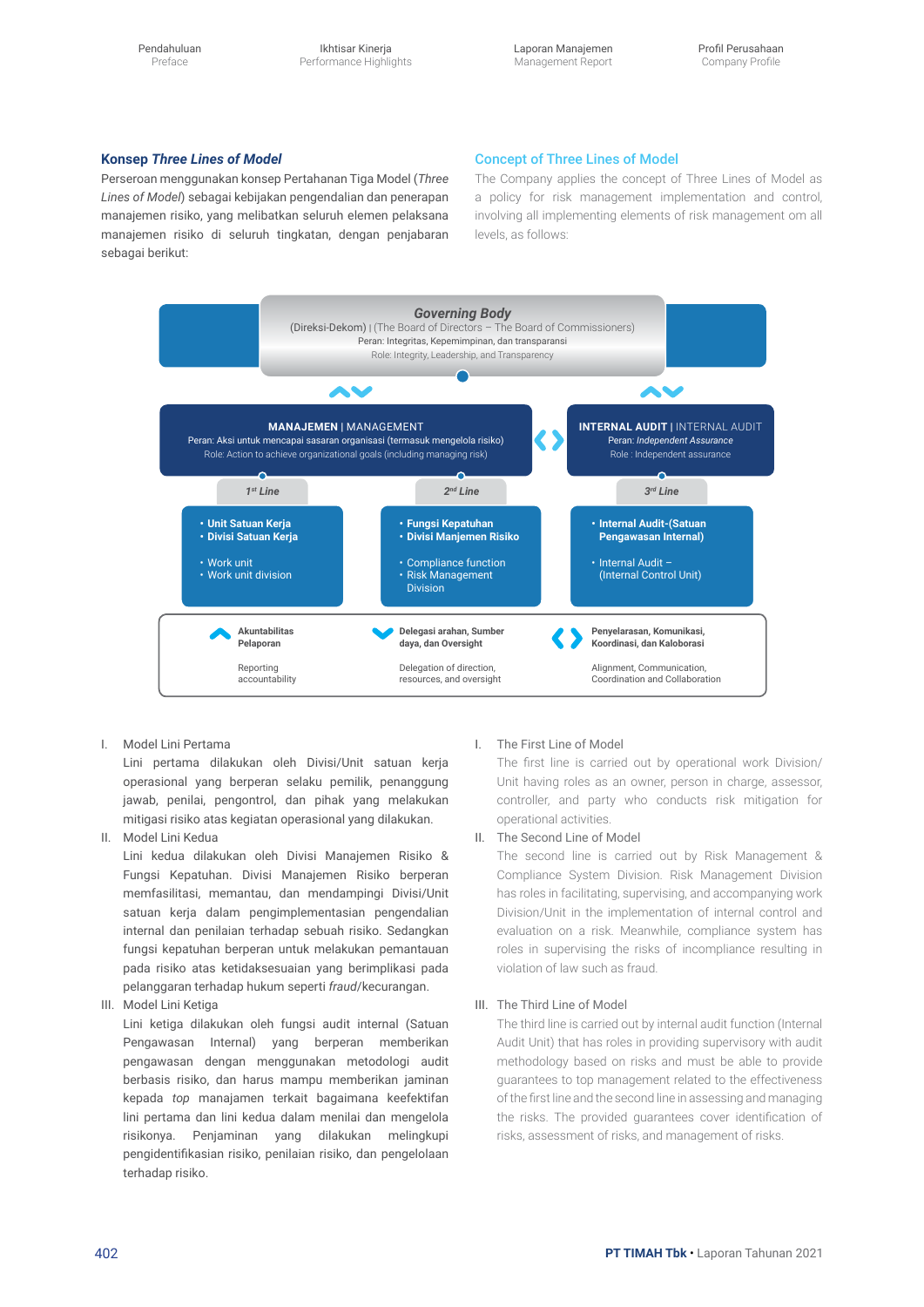Analisis dan Pembahasan Manajemen Management Discussion and Analysis

**Tata Kelola Perusahaan** Corporate Governance

Tanggung Jawab Sosial dan Lingkungan Perusahaan Corporate Social and Environmental Responsibility

### **Profil Risiko yang Muncul**

Dasar dari penerapan manajemen risiko adalah identifikasi, baik terhadap risiko yang sudah muncul, mungkin akan muncul, serta penyebab terjadinya risiko tersebut. Menghadapi tahun 2021 dengan berkaca pada kondisi tahun 2020, Perseroan telah mengidentifikasi faktor-faktor yang menimbulkan risiko dan potensi risiko, yang berasal dari aspek-aspek di sekitar lingkup usaha Perseroan, meliputi.

### Profile of Occurring Risks

The basis of risk management implementation is identification of risks that either have occurred or may occur and the risk factors. Facing 2021 by reflecting the condition of 2020, the Company has identified the factors of risks and potential risks from the aspects of the Company's business scope, including:



Dalam melakukan pengelolaan Manajemen Risiko di Lingkungan Perseroan, pengklasifikasian Jenis Risiko menggunakan *Risk Universe* yang mengacu pada panduan MIND ID dengan 28 Jenis Risiko. Perseroan telah mengidentifikasi 7 (tujuh) profil Kelompok Risiko yang terutama dihadapi oleh Perseroan, yaitu:

In the implementation of Risk Management in the Scope of The Company, the Risk Types are classified with Risk Universe that refers to the guidelines by MIND ID covering 28 Risk Types. The Company has identified 7 (seven) profiles of Risk Groups mainly faced by the Company, as follows:

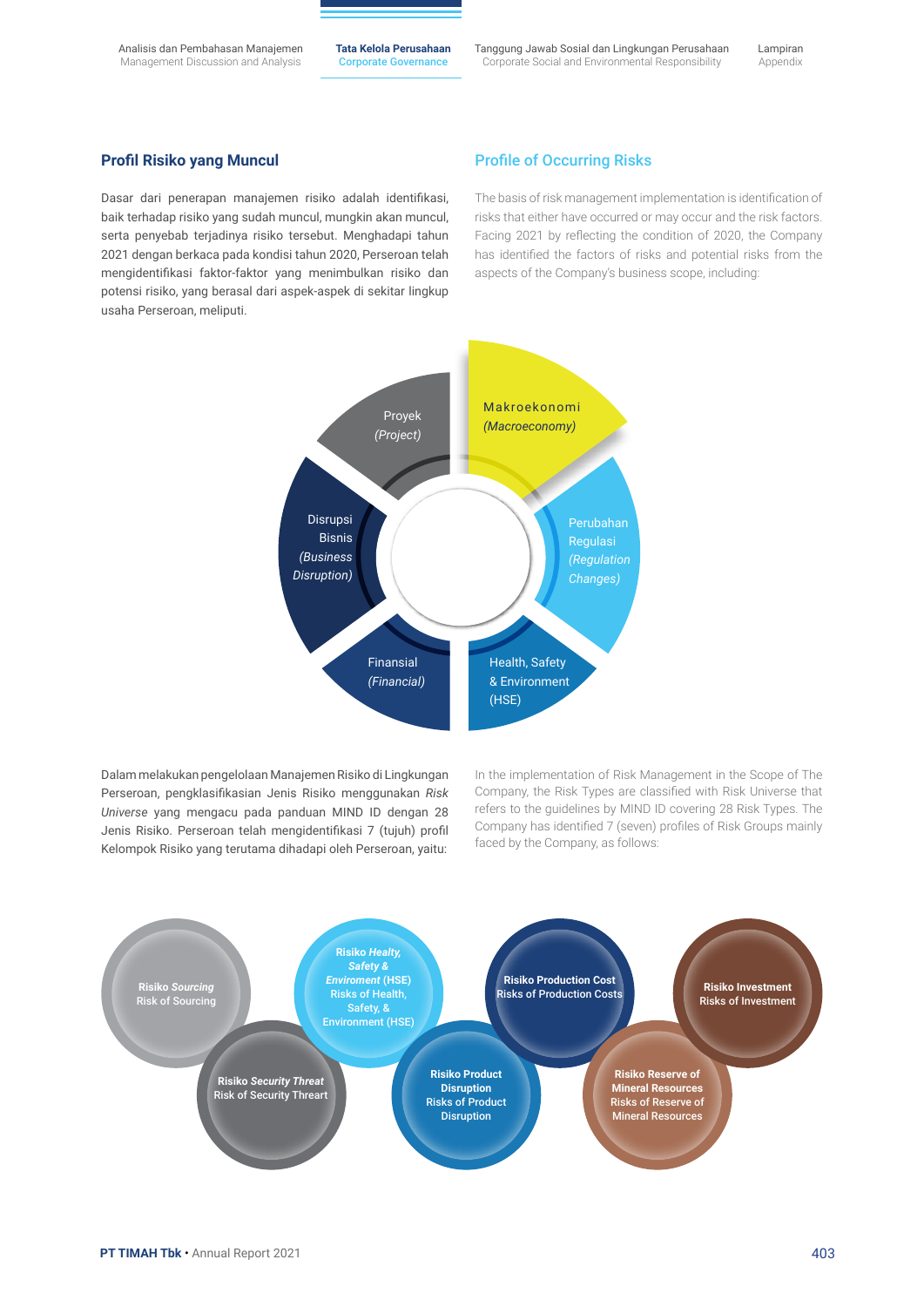### **Pengukuran Risiko dan Upaya Mitigasi**

Perseroan sepenuhnya memahami bahwa pengelolaan risiko sangat penting dilakukan mengingat industri tambang merupakan industri dengan tingkat kemungkinan terjadinya risiko kesehatan & keselamatan kerja, risiko lingkungan serta risiko usaha yang sangat besar jika tidak dikelola dengan baik. Sistem Manajemen Risiko selalu dikembangkan untuk mengantisipasi kemungkinan terjadinya risiko serta memperbesar kemungkinan pencapaian sasaran yang hendak dicapai Perseroan.

Untuk mengurangi tingkat kemungkinan dan/atau dampak atas risiko-risiko tersebut, Perseroan telah mengidentifikasi dan menganalisis jenis dan bentuk-bentuk risiko yang muncul, menentukan penyebabnya, serta menyusun rencana penanganan dan pengendalian terhadap potensi dampak risiko tersebut.

### Measurement of Risk and Mitigation Efforts

The Company fully understands that risk management is critically important, considering that mining industry is an industry with a high level of health & occupational safety risks, environmental risks, and business risks if it is not managed well. Risk Management System has always been developed to anticipate potential risks and increase potential achievement of the Company's targets.

To reduce the risk probability and/or impacts, the Company has identified and analyzed types of forms of occurring risks, determine the factors, and organize a plan to handle and control the potential impacts from the risks.

| <b>SOURCING</b>                                                                                                                                                                                                                                                                                                                                    |                                                                                                                                                                                                                                                                                                                                                                                                                                                                                                                                                                                                                                                                                                                                                                                                                                                                                                                                                                                                                |  |  |  |
|----------------------------------------------------------------------------------------------------------------------------------------------------------------------------------------------------------------------------------------------------------------------------------------------------------------------------------------------------|----------------------------------------------------------------------------------------------------------------------------------------------------------------------------------------------------------------------------------------------------------------------------------------------------------------------------------------------------------------------------------------------------------------------------------------------------------------------------------------------------------------------------------------------------------------------------------------------------------------------------------------------------------------------------------------------------------------------------------------------------------------------------------------------------------------------------------------------------------------------------------------------------------------------------------------------------------------------------------------------------------------|--|--|--|
| Keterbatasan Pasokan Bijih<br>Limited Ore Supply                                                                                                                                                                                                                                                                                                   |                                                                                                                                                                                                                                                                                                                                                                                                                                                                                                                                                                                                                                                                                                                                                                                                                                                                                                                                                                                                                |  |  |  |
| Root Cause:<br>Kinerja alat produksi internal Perseroan turun.<br>Keterbatasan area penambangan yang sesuai Cut of Grade (COG),<br>tingkat keekonomisan<br>Root Cause:<br>The performance of internal production tools of the Company<br>decreased.<br>Limited mining area in compliance with Cut of Grade (COG), the $\cdot$<br>economical level. | Mitigasi:<br>Peningkatan kinerja alat produksi dengan:<br>Melakukan evaluasi secara menyeluruh terhadap tata cara/metode/<br>$\bullet$<br>teknologi penambangan, khususnya laut.<br>Melakukan peningkatan kapabilitas/modifikasi alat produksi (KIP<br>$\bullet$<br>Ladder pendek dan BWD) penyesuaian teknologi penambangan<br>dengan kondisi cadangan existing.<br>Melakukan pengoptimalan penambahan armada penambangan<br>(KIP own facility/KIP Sewa) di area baru (Laut Matras, Air Belo dan<br>Sukadamai).<br>Mitigation:<br>Increasing the performance of production tools by:<br>Entirely evaluating governance/methods/techonology of mining,<br>$\bullet$<br>especially offshore.<br>Improving capability/modification of production tools (Short KIP<br>٠<br>Ladder and BWD) to adjust the mining technology with the existing<br>reserve conditions.<br>Optimizing the increase of mining fleet (KIP own facility/KIP Rental) in<br>$\bullet$<br>new areas (Laut Matras, Air Belo, and Sukadamai). |  |  |  |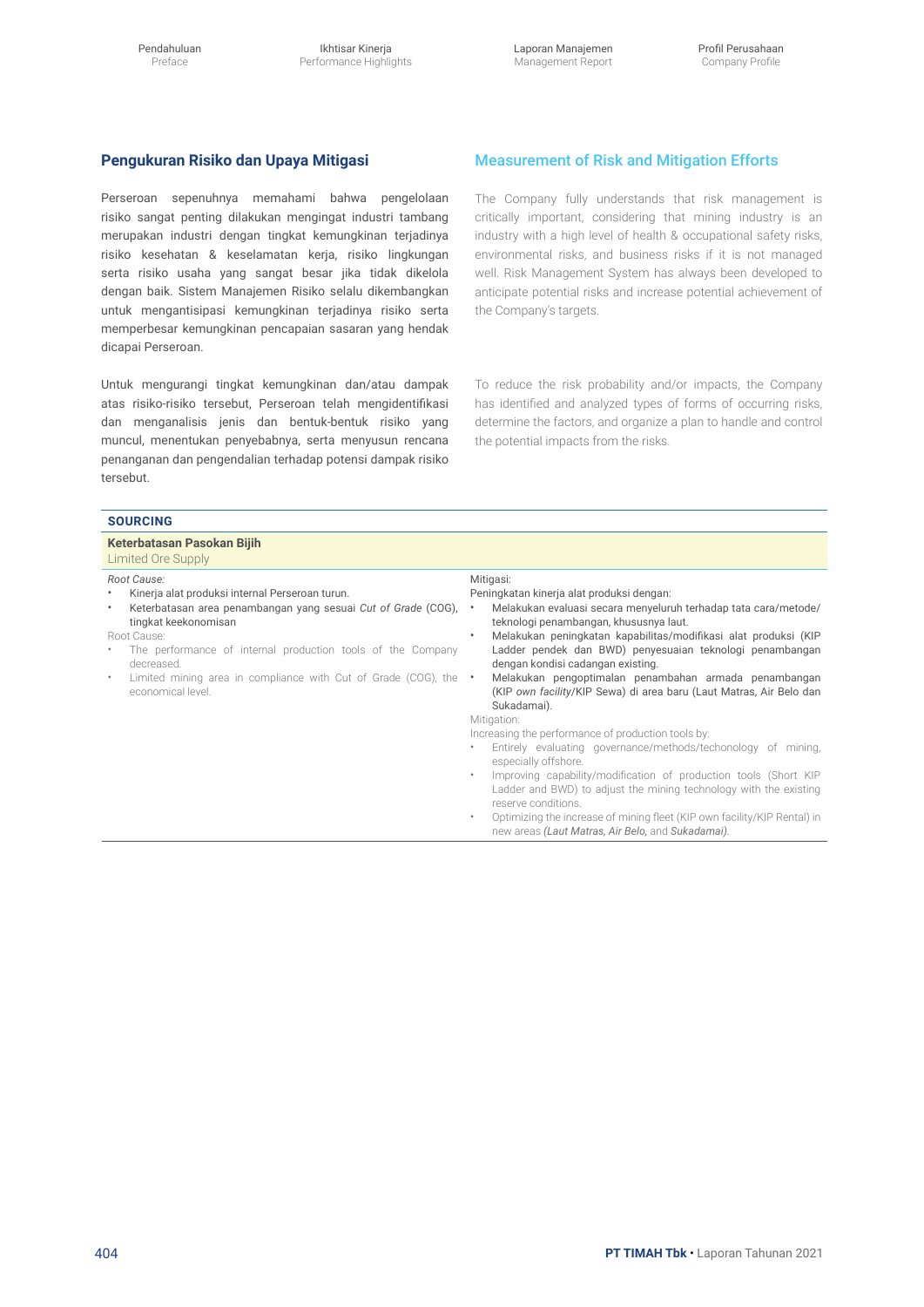#### **HEALTH, Safety & ENVIRONMENT (HSE)**

- **Peningkatan karyawan terpapar COVID-19**
- **Potensi Kecelakaan Tambang**
- Increasing number of employees exposed to COVID-19

• Program vaksinasi karyawan belum dilakukan secara

The health protocols are not implemented adequately. The vaccination program for the employees has not

Potential of Mining Accidents

The employees' awareness on OHS is low.

• Penerapan prokes kurang memadai.

• *Awareness* K3 karyawan rendah.

*Root Cause:*

Root Cause:

menyeluruh.

entirely done.

#### Mitigasi:

- Penerapan protokol kesehatan yang ketat untuk meminimalisir penyebaran COVID-19 serta dampaknya.
	- Mendorong efektifitas pelaksanaan kegiatan vaksinasi karyawan dan keluarga.
- Melakukan edukasi dalam bentuk sosialisasi terkait pengenalan, penindakan dan kebijakan kebijakan terbaru terkait COVID–19.
- Meningkatkan *resource* & kapabilitas personil tersertifikasi Audit Internal SMKP yang sesuai dengan kecukupan (risiko dan jumlah pekerja).
- Meningkatkan *awareness* karyawan di area operasional dengan memberikan pelatihan Impelementasi SMKP.
- Melakukan transformasi budaya K3 melalui Program mucak budaya K3, bekerjasama dengan Konsultan DUPONT.

#### Mitigation:

- Applying strict health protocols to minimize the spread of COVID-19 and its impacts. • Optimizing effective implementation of vaccination program for employees and their
- families.
- Conducting education in form of socialization on introduction, measurement, and new policies regarding COVID-19.
- Increasing resources & capability of certified personnel of Internal Audit with Occupational Health & Safety Management System (SMKP) in accordance with the sufficiency (of risks and number of employees).
- Increasing awareness of the employees in operational areas by providing training of SMKP implementation.
- Transforming culture of OHS through OHS Culture Correction Program, in cooperation with Consultant DUPONT.

#### **Production Cost**

### **Harga Pokok Usaha melebihi target RKAP**

Business Costs exceeding the targets of Corporate Work Plan and Budget

#### *Root Cause:*

- Volume Produksi bijih timah rendah/tidak tercapai.
- Peningkatan biaya perawatan.
- Kenaikan biaya operasional penambangan.
- Root Cause:
- Production volume of tin ores is low/does not reach the targets.
- The increase of maintenance costs
- The increase of operational costs of the mining.

#### • Menyesuaikan biaya kompensasi jasa penambangan dengan mengevaluasi harga pasar dan industri.

sebagai berikut:

Mitigasi:

• Melakukan simulasi harga bijih timah kategori khusus untuk meningkatkan produksi dari mitra usaha.

Melakukan efisiensi dengan penekanan biaya yang efektif pada beberapa kebijakan

- Penambahan kapasitas produksi yang sesuai dengan kondisi cadangan eksisting.
- *Preventive maintenance* (Penurunan biaya perawatan / perbaikan alat produksi).
- Melakukan sentralisasi negosiasi harga BBM.
- Menurunkan biaya administrasi dan umum.
- Menambah jumlah peleburan backlog.
- Mitigation:

Making efficiency by pressing costs effectively on some policies as follows:

- Adjusting compensation costs on mining services by evaluating market and industrial prices.
- Conducting simulation on tin ore prices with a special category to increase production of business partners.
- Increasing production capacity in accordance with the existing reserve conditions.
- Preventive maintenance (decreasing maintenance / fixing costs of production tools).
	- Centralizing the negotiation of fuel price.
- Decreasing administration and general costs.
- Increasing the number of backlog clearance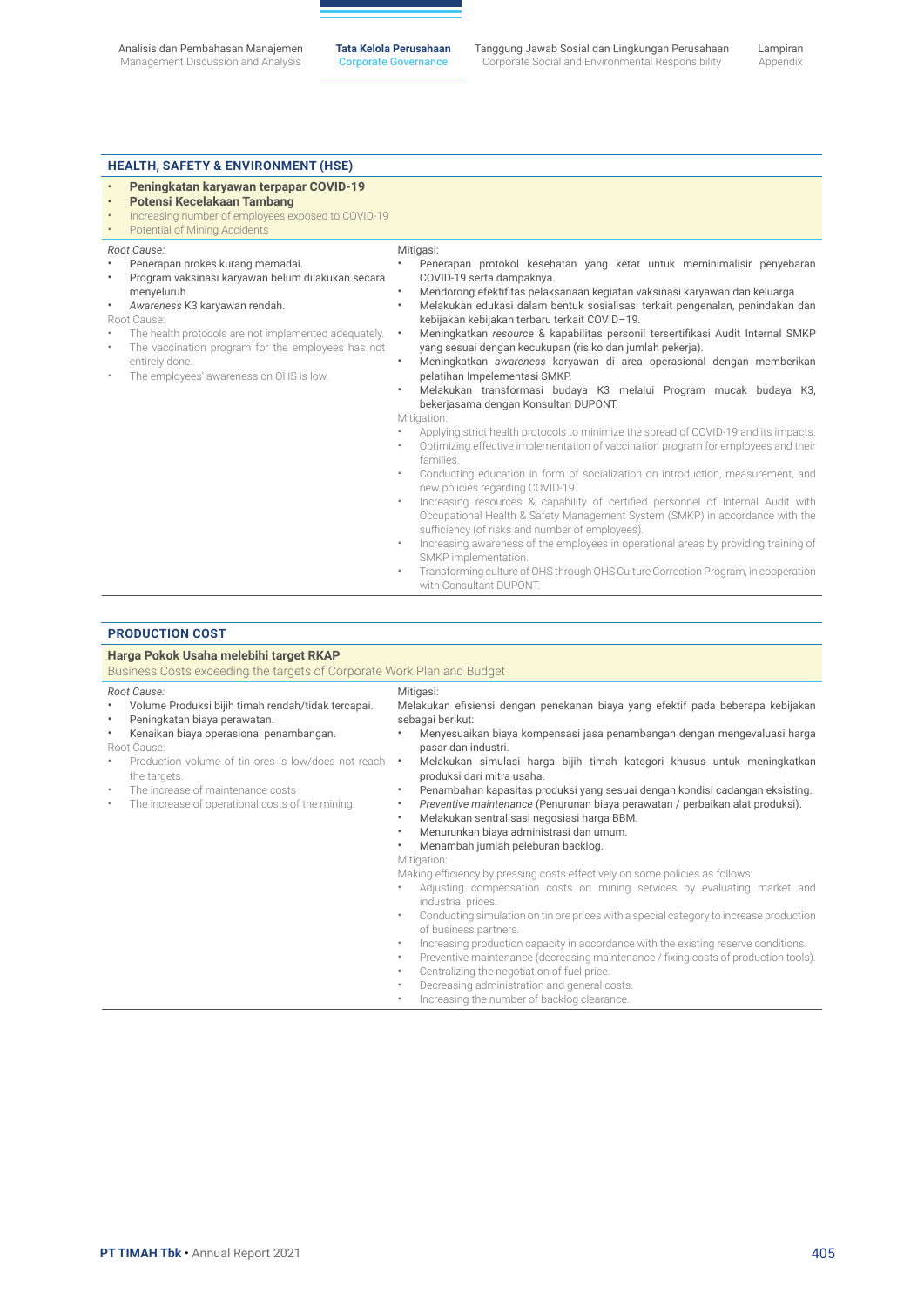### **Investment**

### **Kebijakan Portofolio (Project)**

## Portfolio Policies (Project)

*Root Cause:*

- *Default* mitra usaha *contractor/third party.*
- Fluktuasi harga komoditas.
- Kondisi *macro economy.*
- Exposure Pandemic (*force majeur, lockdown*).
- *Dispute* Mitra Usaha.

Root Cause:

- Default contractor/third-party partners.
- Fluctuative commodity prices.<br>• Macro economy conditions
- Macro economy conditions.
- 
- Exposure to the Pandemic (force majeur, lockdown). • Dispute with Business Partners.

#### Mitigasi:

Melakukan peningkatan efektifitas bisnis proses berupa:

- Melakukan *screening* (penilaian kapabilitas dan kapasitas) Mitra Usaha sesuai dengan kebutuhan pengadaan yang diperlukan (*Know Your Supplier*).
- Memperkuat klausul aturan-aturan didalam SP/kontrak terkait *force major.*
- Meminta *Legal Assistant.*
- Peningkatan jumlah SDM dan jam kerja (tanpa ada penambahan *cost*) untuk percepatan penyelesaian proyek yang ter-*exposure* COVID-19.
- Peningkatan pengawasan dan penerapan protokol kesehatan untuk meminimalisir penyebaran COVID-19 serta dampaknya.
- Mengoptimalkan proses online dalam penyelesaian project (FAT *Online, Training*, dll).

Mitigation:

Improving effectiveness of business process by:

- Conducting screening (evaluation on capability and capacity) on Business Partners in accordance with the needs of supplier (Know Your Supplier).
- Strengthening clauses of rules in the letter of agreement/contract related to force majeur.
- Requesting for Legal Assistant.
- Increasing the number of human resources and work hours (without any additional costs) to accelerate the finishing of the projects exposed to COVID-19.
- Increasing supervision and implementing health protocols to minimize the spread of COVID-19 and its impacts.
- Optimizing online processes in finishing projects (Online FAT, Training, etc.)

#### **Security Threat**

| Gangguan Keamanan dalam WIUP Perusahaan<br>Security Disruption in the Company's Area of Mining Operations (WIUP)                                                                                                                                                                                                                                                                                               |                                                                                                                                                                                                                                                                                                                                                                                                                                                                                                                                                                                                                                                                                                                                                                                                                                                                                                                                                                                                                                |  |  |
|----------------------------------------------------------------------------------------------------------------------------------------------------------------------------------------------------------------------------------------------------------------------------------------------------------------------------------------------------------------------------------------------------------------|--------------------------------------------------------------------------------------------------------------------------------------------------------------------------------------------------------------------------------------------------------------------------------------------------------------------------------------------------------------------------------------------------------------------------------------------------------------------------------------------------------------------------------------------------------------------------------------------------------------------------------------------------------------------------------------------------------------------------------------------------------------------------------------------------------------------------------------------------------------------------------------------------------------------------------------------------------------------------------------------------------------------------------|--|--|
| Root Cause:<br>Rasio tenaga pengamanan tidak proporsional dengan luasan<br>WIUP Perseroan.<br>Kurang optimalnya kinerja fasilitas pengamanan di area •<br>٠<br>penambangan laut.<br>Root Cause:<br>Ratio between security personnel and the Company's area of •<br>mining operations (WIUP) is not proportional.<br>The performance of security facilities is less optimal in the marine<br>٠<br>mining areas. | Mitigasi:<br>Melakukan Pengaturan Penjagaan dan Patroli serta bekerjasama<br>dengan TNI Polri dalam mengamankan IUP Darat dan Laut.<br>Bekerjasama dengan Stakeholder terkait dalam melakukan pemetaan<br>berbasis GIS terhadap area-area yang sering / cenderung di masuki oleh<br>tambang ilegal.<br>Melakukan pengamanan area operasional menggunakan Drone.<br>Melakukan pengoptimalan terhadap fasilitas dan infrastruktur<br>pengamanan (contoh: kapal cepat, alat telekomunikasi, post<br>pengamanan, dll).<br>Mitigation:<br>Organizing Guard and Patrol as well as cooperating with the Indonesian<br>National Armed Forces and Police (TNI Polri) in securing mining<br>operations onshore and offshore.<br>Cooperating with Stakeholders regarding mapping based on GIS towards<br>areas that tend to be trespassed by illegal miners.<br>Securing operational areas using Drones.<br>Optimizing security facilities and infrastructures (for example: speedboat,<br>telecommunication tools, security posts, etc.) |  |  |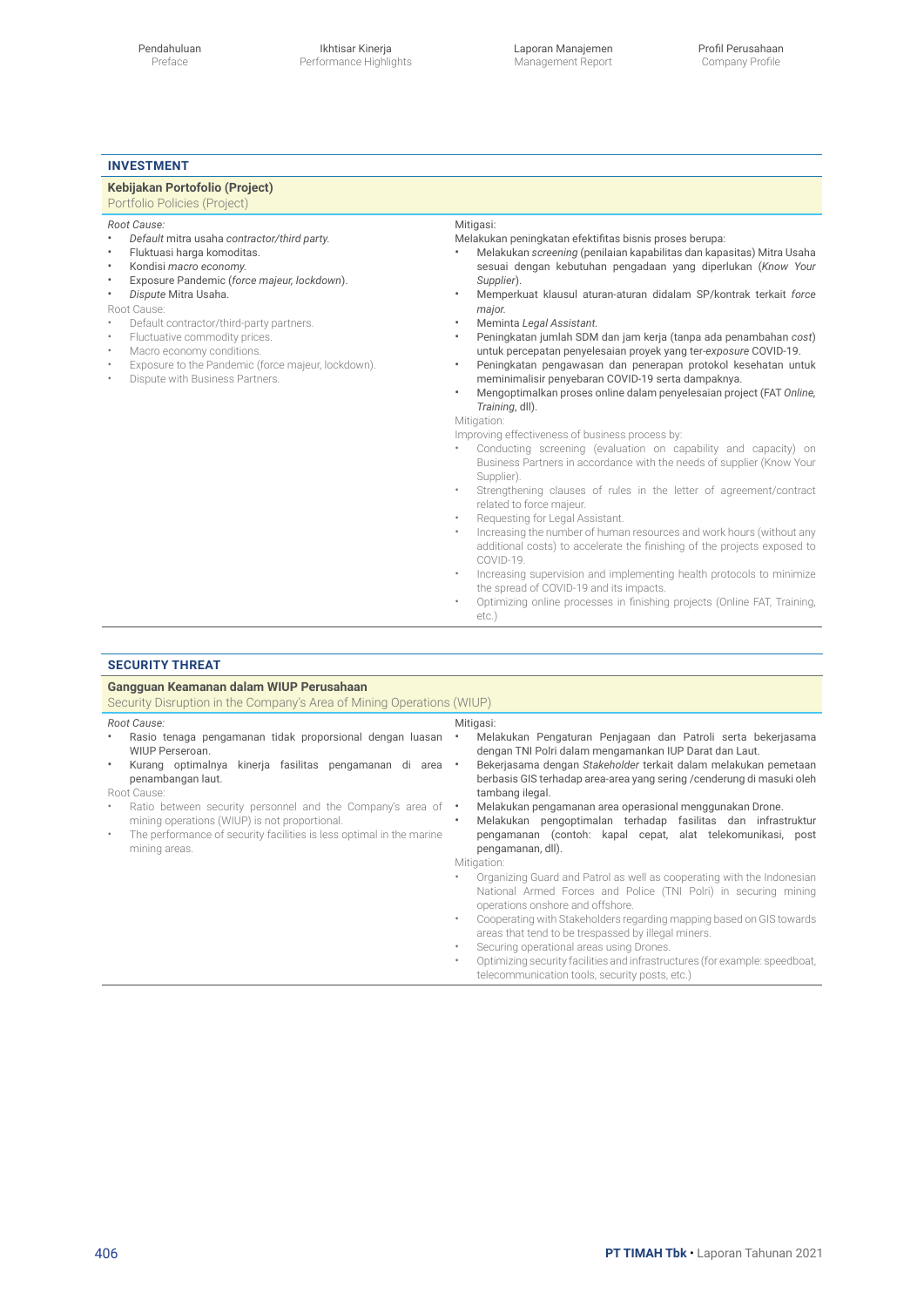#### **Product Disruption**

| Produksi Own Facilities rendah<br>Low Production of Own Facilities                                                                                                                                                                                                                                                                                                                                                         |                                                                                                                                                                                                                                                                                                                                                                                                                                                                                                                                                                                                                                                                                                                                                                                                                                                                                                                                                                                                                                               |
|----------------------------------------------------------------------------------------------------------------------------------------------------------------------------------------------------------------------------------------------------------------------------------------------------------------------------------------------------------------------------------------------------------------------------|-----------------------------------------------------------------------------------------------------------------------------------------------------------------------------------------------------------------------------------------------------------------------------------------------------------------------------------------------------------------------------------------------------------------------------------------------------------------------------------------------------------------------------------------------------------------------------------------------------------------------------------------------------------------------------------------------------------------------------------------------------------------------------------------------------------------------------------------------------------------------------------------------------------------------------------------------------------------------------------------------------------------------------------------------|
| Root Cause:<br>$\bullet$<br>Stripping ratio yang tinggi.<br>Kapabilitas teknologi penambangan eksisting tidak sesuai dengan<br>$\bullet$<br>kondisi cadangan.<br>Root Cause:<br>High stripping ratio.<br>The capability of the existing mining technology is not in accordance<br>with the reserve conditions.                                                                                                             | Mitigasi:<br>$\bullet$<br>Melakukan pengadaan jasa kapal stripping untuk area penambangan<br>Laut Bangka dan Kundur dengan mempertimbangkan Kajian Kelayakan<br>dan Tekno Ekonomis.<br>Penambahan kapasitas produksi dengan melakukan modifikasi KIP Ladder<br>$\bullet$<br>pendek dan BWD agar dapat sesuai dengan kondisi cadangan existing.<br>Optimasi pengolahan bijih timah primer batu besi (peningkatan<br>$\bullet$<br>recovery).<br>Melakukan finalisasi Kajian Fuming terhadap efektifitas pengolahan<br>$\bullet$<br>Feed Bijih Batu Besi.<br>Mitigation:<br>Providing stripping boat services for mining areas in Bangka Offshore<br>and Kundur by considering Feasibility Studies and Techno-Economics.<br>Increasing production capacity by modifying short KIP Ladder and BWD<br>$\bullet$<br>to comply with the existing reserve conditions.<br>Optimizing the process of primary tin and Batu Besi ore (improvement<br>of recovery).<br>Finalizing Fuming Studies on the effectiveness of processing Batu Besi Ore<br>Feed. |
| <b>RESERVE OF MINERAL RESOURCES</b>                                                                                                                                                                                                                                                                                                                                                                                        |                                                                                                                                                                                                                                                                                                                                                                                                                                                                                                                                                                                                                                                                                                                                                                                                                                                                                                                                                                                                                                               |
| Sumberdaya Cadangan<br>Reserve Resources                                                                                                                                                                                                                                                                                                                                                                                   |                                                                                                                                                                                                                                                                                                                                                                                                                                                                                                                                                                                                                                                                                                                                                                                                                                                                                                                                                                                                                                               |
| Root Cause:<br>Terbatasnya area IUP eksplorasi existing.<br>Proses pengurusan perizinan (IUP, IPPKH, AMDAL, dll) yang alot<br>٠<br>Adanya resistensi masyarakat.<br>٠<br>Kapabilitas teknologi exsisting tidak dapat mengakomodir kondisi<br>٠<br>lapangan eksplorasi.<br>Root Cause:<br>Limited existing areas of mining operations to be explored.<br>Difficult process of permit approval (Mining-Business License/IUP, | Mitigasi:<br>Melakukan pengajuan penambahan area IUP di wilayah Kepri dan<br>Riau, 3 blok IUP di Darat dan 2 blok IUP Laut di Singkep, Kepri.<br>Melakukan pemetaan area IUP yang ter resistensi oleh aktifitas<br>$\bullet$<br>masyarakat; LSM; dan stakeholder lainnya sebagai rekomendasi<br>untuk divisi CSR agar dapat melakukan harmonisasi dan pendekatan<br>pembebasan IUP.<br>Melakukan benchmark teknologi eksplorasi yang lebih ekonomis dan<br>akurat dengan industri sejenis (MIND ID/Perusahaan Multi National/                                                                                                                                                                                                                                                                                                                                                                                                                                                                                                                 |

- Forest Area Borrow-to-Use Permit/IPPKH, Environmental Impact Analysis/AMDAL, etc.)
- Resistance from the society.
- The capability of existing technology cannot accommodate the conditions of exploration fields.
- akurat dengan industri sejenis (MIND ID/Perusahaan Multi National/ Swasta yang telah proven).

• *Re-engeneering* peralatan ekplorasi.

Mitigation:

- Making a proposal to increase the areas of mining operations in Kepri and Riau, 3 blocks of areas of mining operations onshore and 2 blocks of areas of mining operations offshore in Singkep, Kepri.
- Mapping the areas of mining operations resisted by the community activities; NGO; and other stakeholders as recommendation for CSR division to conduct harmonization and approach to the permission for mining operations.
- Benchmarking exploration technology that is more economical and accurate with similar industries (MIND ID/Multinational/Private Companies that have been proven. Re-engineering exploration tools.
- *Roadmap* **dan Proyeksi Manajemen Risiko**

Perseroan berkomitmen untuk terus menyempurnakan sistem pengelolaan risiko dalam rangka mewujudkan *Enterprise Risk Management* (ERM). Untuk itu Perseroan telah menetapkan ERM Roadmap periode 2021-2025 sebagai panduan untuk melakukan implementasi dan evaluasi progres pencapaian sasaran Manajemen Risiko Perseroan.

*Risk Management* Perseroan saat ini berada pada tahap menuju ke-4 dimana dalam tahap ini sedang dilaksanakan peleburan dan integrasi sistem manajemen risiko ke dalam setiap aspek operasional dan kebijakan Perseroan, termasuk menanamkan kesadaran dan perilaku *risk awareness* menjadi budaya kerja di Perseroan secara berkelanjutan guna mendukung tercapainya sasaran Manajemen Risiko.

### Roadmap and Projection of Risk Management

The Company commits to continuous improvement of risk management system in order to establish Enterprise Risk Management (ERM). Therefore, the Company has set ERM Roadmap for 2021-2024 period as guidelines for the implementation and evaluation on the target achievement progress of Risk Management of the Company.

Risk Management of the Company is currently going towards stage 4 where merge and integration of risk management system into every operational aspect and policy of the Company, including instilling awareness and behavior of risk awareness to become the work culture of the Company continuously to support the target achievement of Risk Management.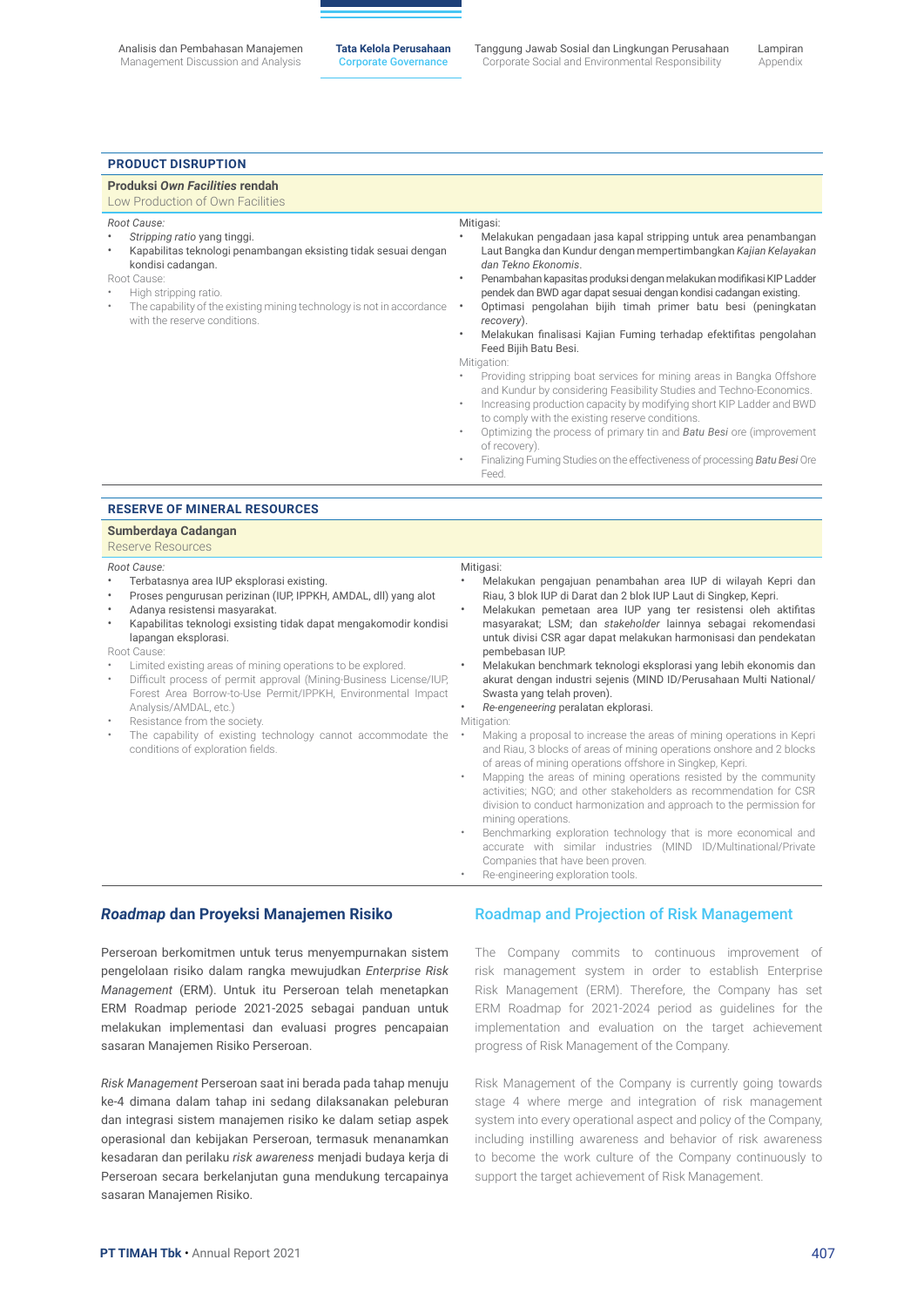Ikhtisar Kinerja Performance Highlights Laporan Manajemen Management Report

#### **ERM** *Roadmap* **PT TIMAH Tbk 2021-2025**



### **Aplikasi Manajemen Risiko**

Dalam rangka mendukung proses penerapan manajemen risiko, Divisi Manajemen Risiko telah menciptakan sebuah aplikasi yang disebut *Timah Risk Information Management System* atau TRIMS, yang diluncurkan dan disosialisasikan pada tanggal 8 November 2019. TRIMS memuat *tools* yang digunakan dalam proses pembuatan Profil Risiko dan Monitoring Risiko di tingkat Korporat maupun Anak Usaha.

### Risk Management Application

In order to support the implementation process of risk management, Risk Management Division has created an application called *Timah Risk Information Management System* or TRIMS, which was launched and socialized on November 8, 2019. TRIMS contains tools that facilitates the process of making Risk Profile and Risk Monitoring in the level of Corporate or its Subsidiaries.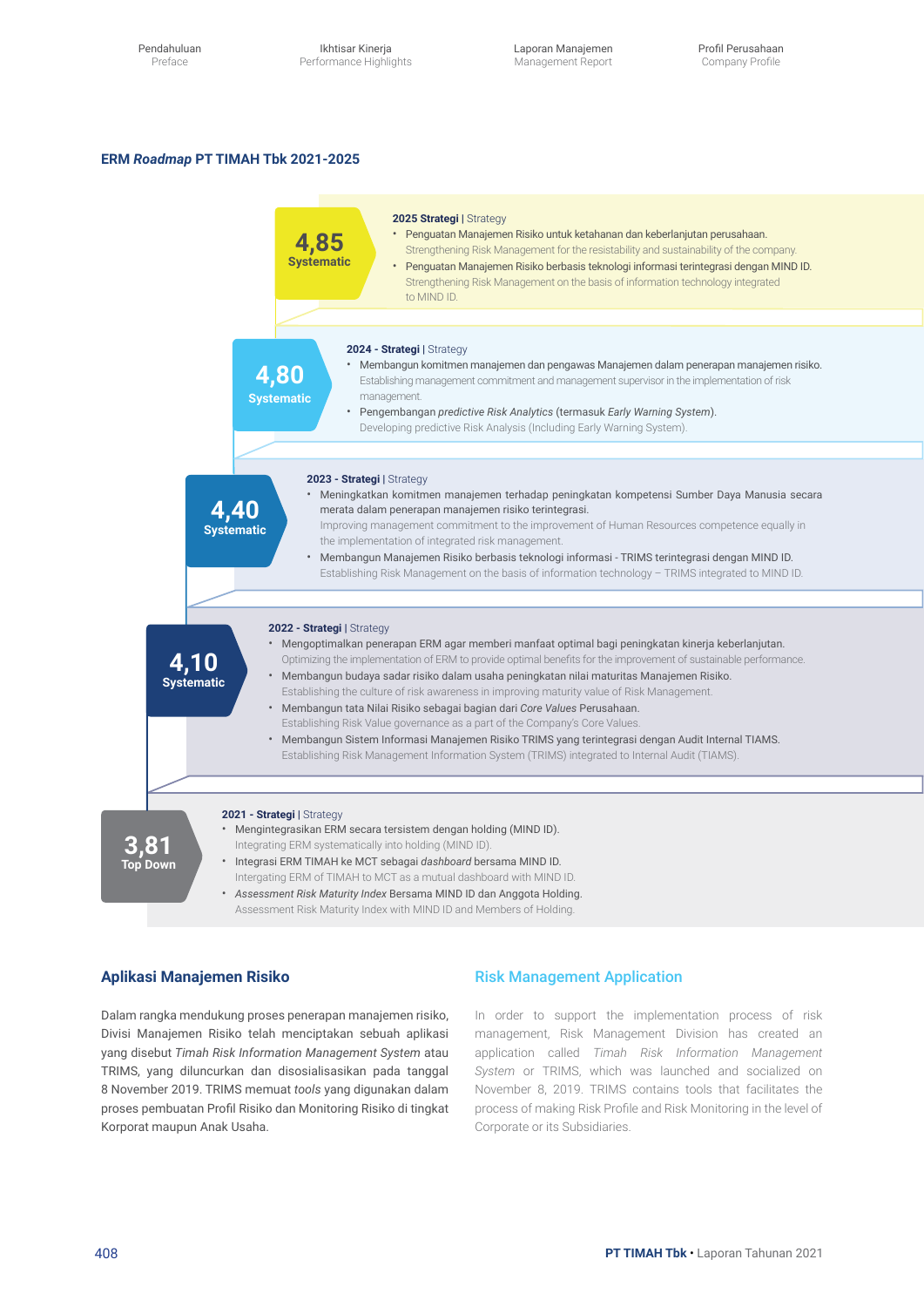TRIMS dikelola secara terintegrasi, dimana tim Manajemen Risiko dibantu oleh para *Risk Champion* dan *Risk Owner*  dari masing-masing Divisi maupun Anak Usaha untuk mengembangkan dan mengelola aplikasi ini. *Risk Champion* memiliki akses untuk melakukan *input/edit* data terkait Profil Risiko yang telah dipetakan, sedangkan *Risk Owner* memiliki akses untuk me-reviu dan mengonfirmasi kesesuaian data. Metode ini dilakukan agar proses manajemen risiko dapat dijalankan sesuai dengan prinsip Arsitektur ISO 31000:2018, yaitu: terintegrasi, terstruktur dan komprehensif, disesuaikan, inklusif, dinamis, informasi terbaik, faktor manusia dan budaya, dan perbaikan secara berkesinambungan.

TRIMS berperan sebagai sistem informasi yang menyimpan semua data risiko perusahaan baik berupa kalkulasi, tingkatan, maupun progres risiko tersebut, sehingga pemantauan risiko menjadi lebih mudah dan akurat. Lebih lanjut output data dari TRIMS akan menjadi bagian integrasi dalam aplikasi *Management Control Tower* (MCT) milik Holding Pertambangan MIND ID, serta kedepannya akan terintegrasi dalam aplikasi *Timah Internal Audit Management System* (TIAMS) sebagai upaya Manajemen untuk memperkuat *Risk Based Audit.*

### **Tinjauan Atas Sistem Manajemen Risiko Tahun 2021**

#### *Risk in Focus* **Desember 2021**

Berdasarkan historikal penyusunan profil risiko 2021, pada awal tahun 2021 teridentifikasi 187 Risiko yang diklasifikasi menjadi: 2 Risiko *Low*; 74 Risiko *Medium*; 85 Risiko *High*; 26 Risiko *Extreme*. Kemudian setelah dilakukan monitoring risiko dalam mengevaluasi efektifitas pengimplementasian mitigasi sampai pada akhir Desember 2021, didapatkan pergerakan nilai risiko menjadi 190 Risiko yang diklasifikasi menjadi: 31 Risiko *Low*, 108 Risiko *Medium*, 38 Risiko *High*, 13 Risiko *Extreme.*



TRIMS is managed in an integrated manner by the Risk Management team assisted by Risk Champion and Risk Owner of each Division or Subsidiary to develop and manage this application. Risk Champion has the access to input/edit data related to the Risk Profile that has been mapped, while Risk Owner has the access to review and confirm the compatibility of data. This method is applied in order to enable risk management process in accordance with the principles of ISO Architecture 31000:2018, which are: integrated, structured and comprehensive, adjusted, inclusive, dynamic, best information, human and culture factors, and continuous improvements.

TRIMS works as an information system that stores all of the Company's risk data in forms of calculation, levels, and risk progress, so that the risk can be monitored more easily and accurately. Furthermore, the output data from TRIMS will be integrated to *Management Control Tower* (MCT) application owned by Mining Holding of MIND ID and in the future will be integrated to *Timah Internal Audit Management System* (TIAMS) as an effort of the Management to strengthen Risk-Based Audit.

### Review on Risk Management System in 2021

#### Risk in Focus December 2021

According to the historical organization of the 2021 risk profile, in the beginning of 2021, 187 Risks were identified and classified into: 2 Low Risks, 74 Medium Risks, 85 High Risks, and 26 Extreme Risks. After risk monitoring by evaluating the effectiveness of mitigation implementation up to the end of December 2021, it was found that the risk value became 190 Risks classified into: 31 Low Risks, 108 Medium Risks, 38 High Risks, and 13 Extreme Risks.

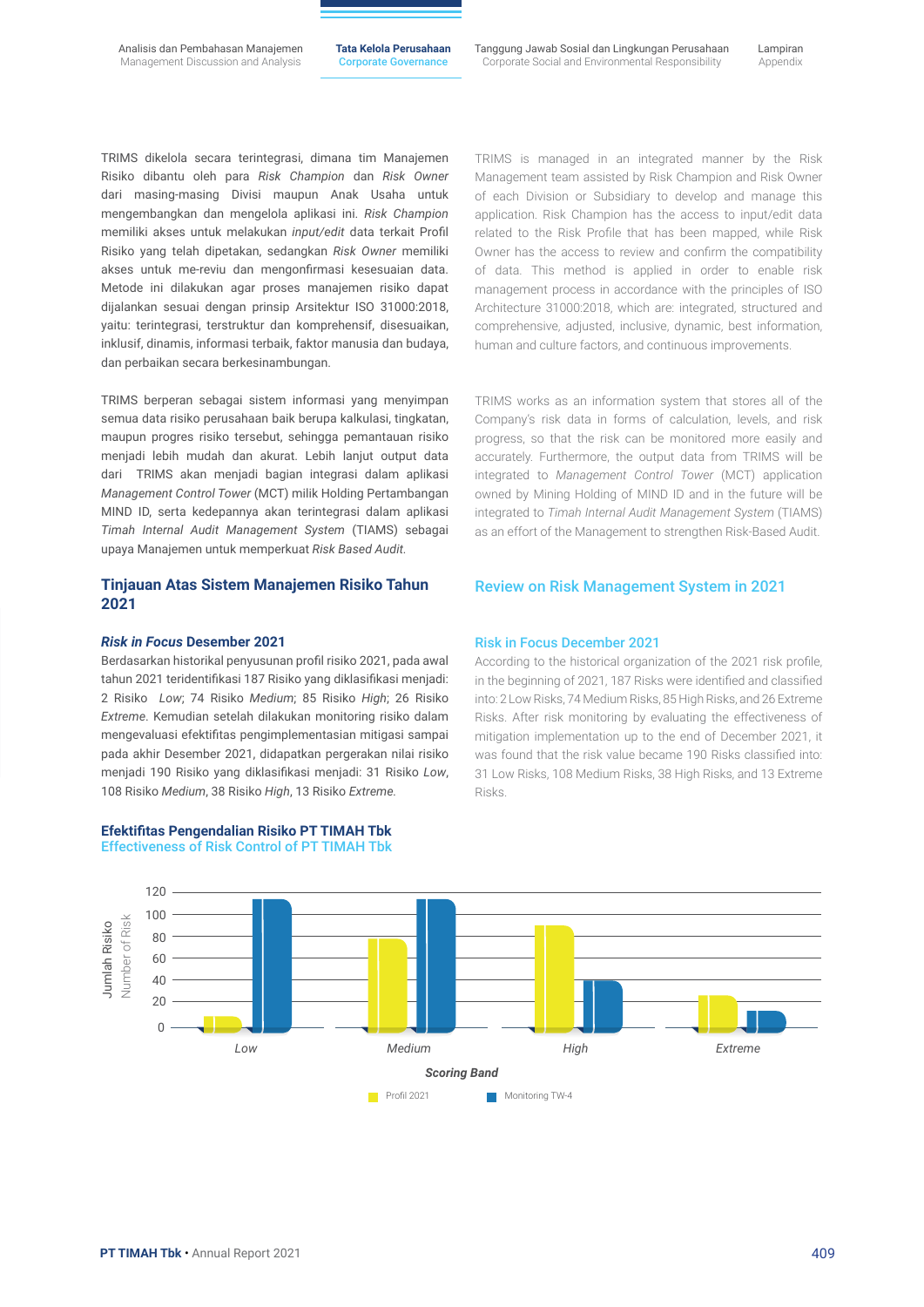Pendahuluan Preface

Ikhtisar Kinerja Performance Highlights Laporan Manajemen Management Report

#### **Pengukuran Maturitas**

Perseroan berkomitmen untuk selalu meningkatkan maturitas penerapan manajemen risiko. Maturitas penerapan manajemen risiko adalah konsep pengukuran tingkat kematangan praktikpraktik manajemen risiko dan digunakan untuk menjelaskan hasilnya ke seluruh organisasi. Pada tahun 2020-2021 pengukuran tingkat maturitas manajemen risiko dilakukan oleh pihak eksternal yaitu PT Deloitte Konsultan Indonesia di bulan Februari.

Terdapat 11 (sebelas) aspek untuk mengukur tingkat maturitas, yaitu (1). Integrasi Kerangka Kerja Manajemen Risiko, (2). Perancangan Kerangka Kerja, (3). Implementasi, Evaluasi dan Perbaikan Kerangka Kerja Manajemen Risiko, (4). Komunikasi dan Konsultasi, (5). Lingkup, Konteks dan Kinerja, (6). Identifikasi Risiko, (7). Analisis Risiko, (8). Evaluasi Risiko, (9). Perlakuan Risiko, (10). Monitoring dan Reviu, (11). Pelaporan.

#### Maturity Measurement

The Company commits to continuously improving maturity of risk management implementation. The maturity of risk management implementation is a concept of measuring maturity level in risk management practices and is used to explain the results to the entire organization. In 2020-2021, the measurement of maturity level on risk management was conducted by external party, PT Deloitte Konsultan Indonesia in February.

There were 11 (eleven) aspects to measure maturity level: (1) Integration of Risk Management Framework; (2) Framework Planning; (3) Implementation, Evaluation, and Correction on Risk Management Framework; (4) Communcation and Consultation; (5) Scope, Context, and Performance; (6) Risk Identification; (7) Risk Analysis; (8) Risk Evaluation; (9) Risk Treatment; (10) Monitoring and Review; and (11) Reporting.

### **Hasil Pengukuran Maturitas Manajemen Risiko**

The Results of Measurement on Risk Management Maturity